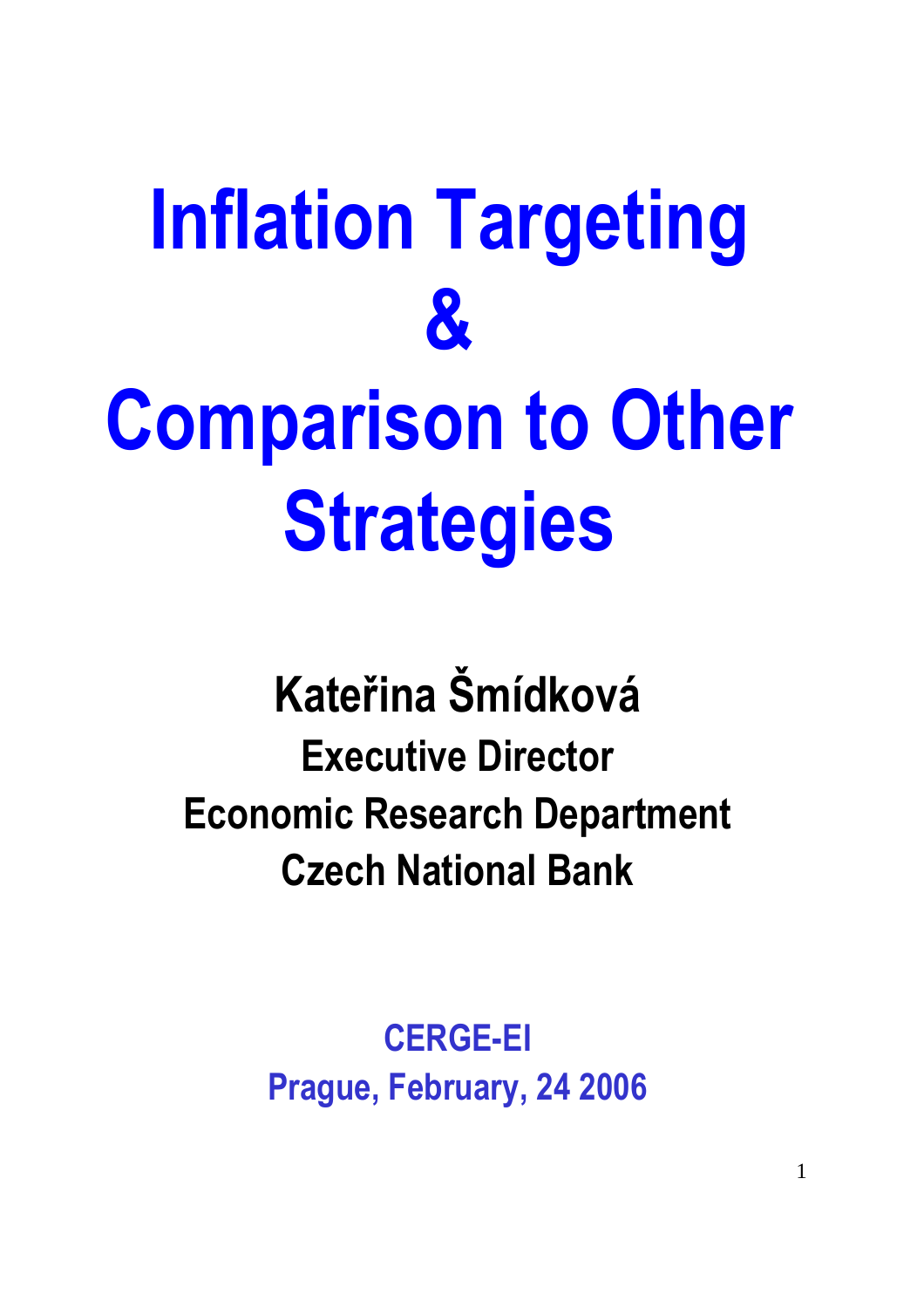## **Academic Papers** *versus* **Central Bankers**





**theory assumptions models simulations**

**policy facts judgment decisions**

**Science** *versus* **Art**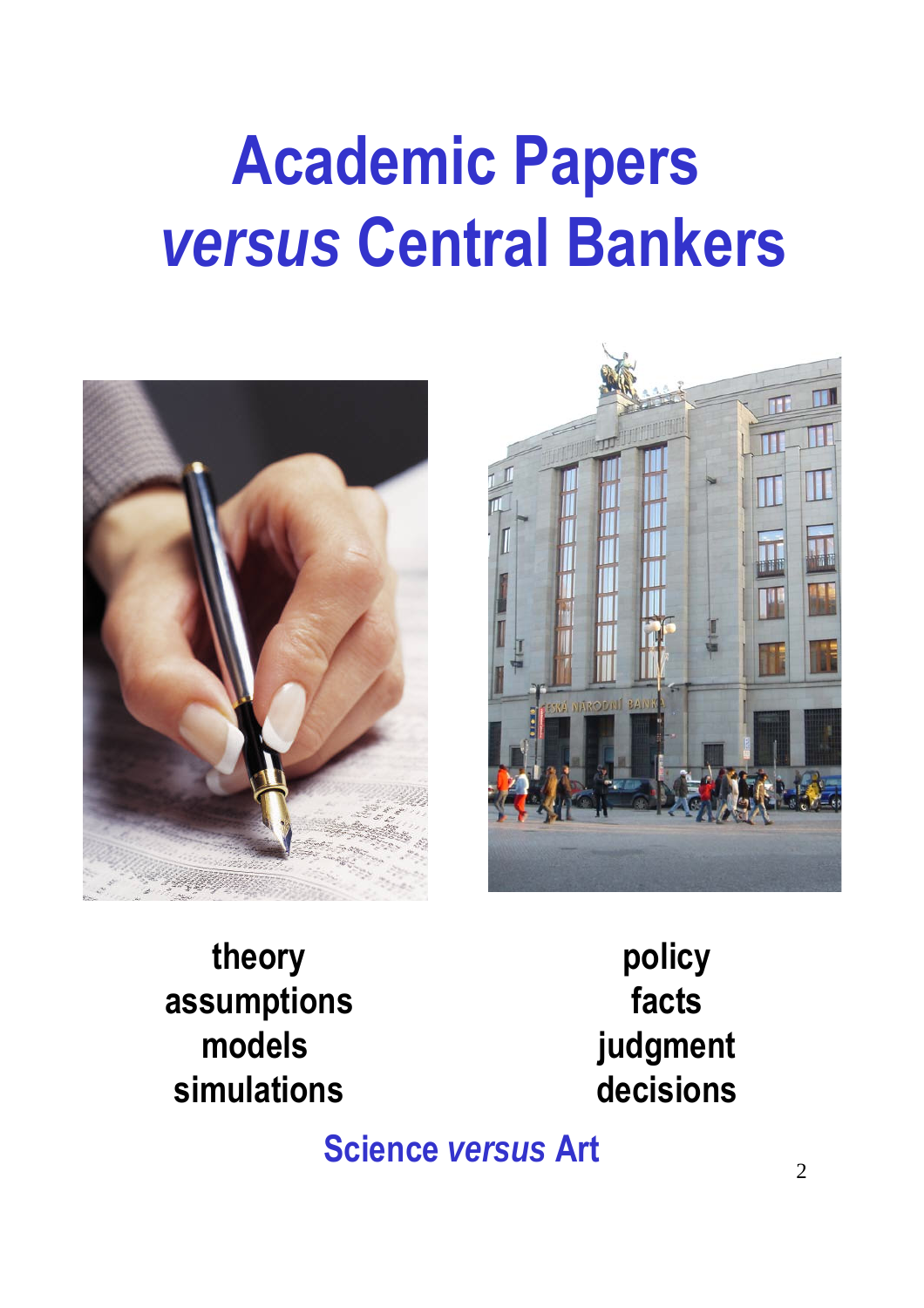## **Good Economists and Researchers Build a Bridge Between the Two Camps**

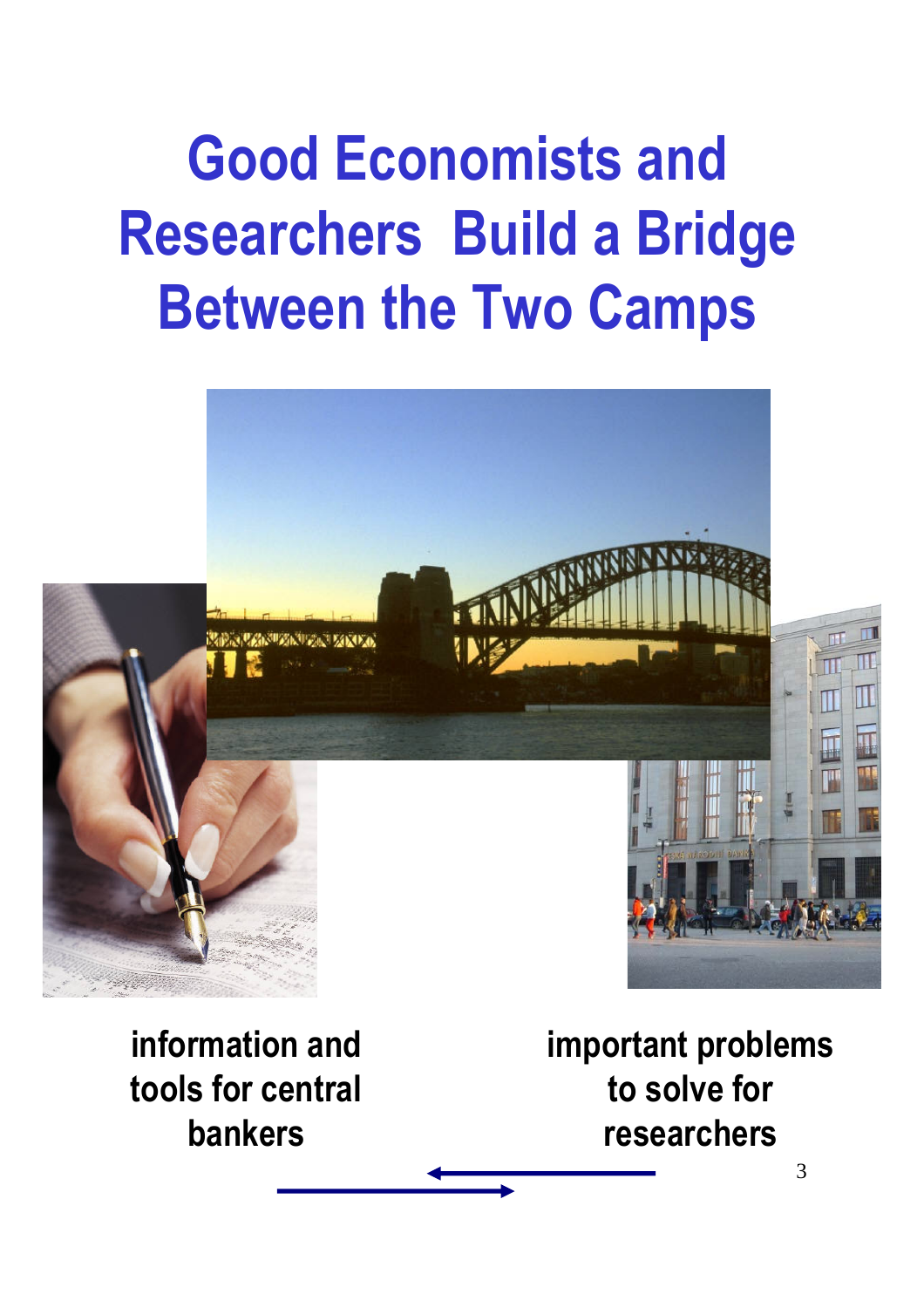## **Starting On the More Familiar Side: Inflation Targeting in Academic Papers**

- **loss functions and optimisations:**
	- **Svensson 1996: Inflation Forecast Targeting**
	- ―**Svensson 2000: Open Economy Inflation Targeting**
- **simple policy rules and simulations:**
	- **Batini, Haldane 1999: Optimal Targeting Horizon, Optimal Degree of Aggressiveness**
	- **Mahadeva, Smidkova 2001: Optimal Speed of Disinflation**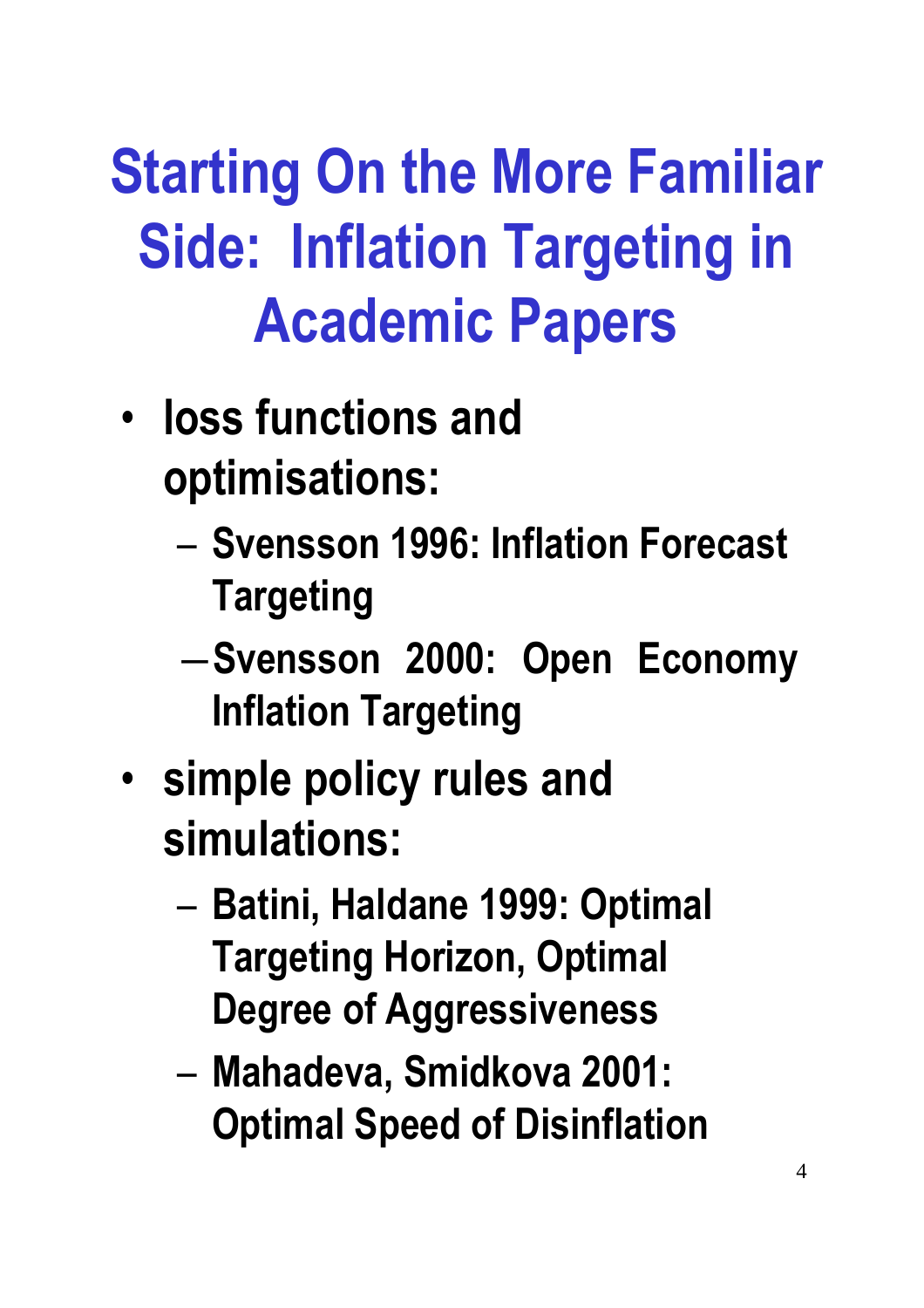### **Svensson´s World**

#### **two-period model:**

$$
\pi_{t+1} = \pi_t + \alpha_1 \cdot y_t + \alpha_2 \cdot x_t + \varepsilon_{t+1}^{\pi}
$$
\n
$$
y_{t+1} = \beta_1 \cdot y_t - \beta_2 \cdot (R_t - \pi_t) + \beta_3 \cdot x_t + \varepsilon_{t+1}^{\pi}
$$
\n
$$
x_{t+1} = \gamma \cdot x_t + \varepsilon_{t+1}^{\pi}
$$

## **loss-function of a central bank:** L( $\pi_t$ )=1/2.( $\pi_t$ - $\pi$ \*)<sup>2</sup>

**optimisation problem for year t:**  $min E_t$ <sup>82</sup>**L**( $\pi$ <sub>*t+2</sub>)*</sub>  $R_t$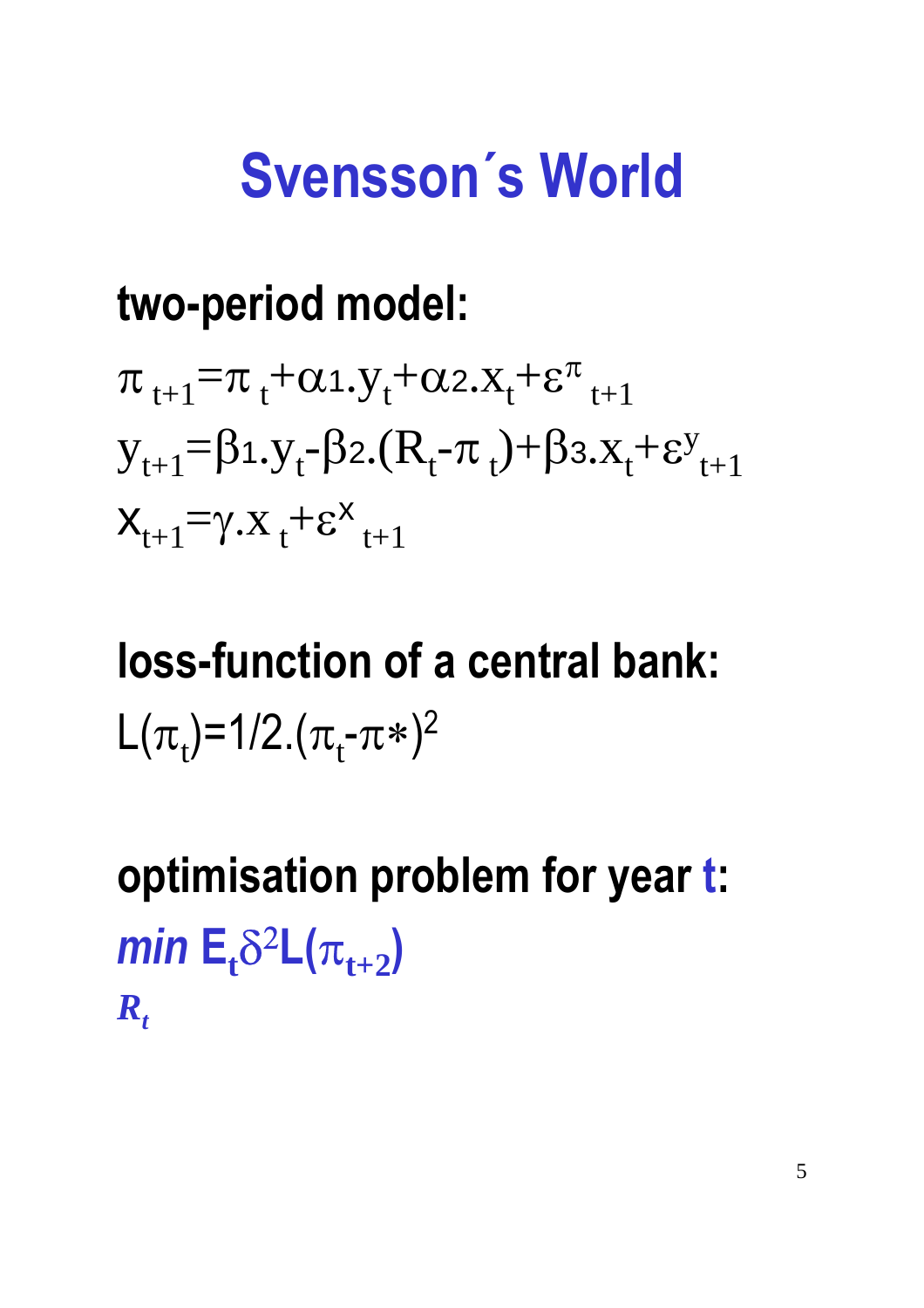### **Policy, Forecast& Inflation In Svensson´s World**

**F.O.C.:**  $\pi_{1+2/t} = \pi^*$ 

#### **two-year inflation forecast:**

 $\pi_{\mathsf{t}+2\!/\mathsf{t}}$ =a1. $\pi_{\mathsf{t}}$ +a2.y $_{\mathsf{t}}$ +a3.x $_{\mathsf{t}}$ -a4. $\rm{R}_{\mathsf{t}}$ *ai derived during optimisation*

#### **optimal reaction function:**

 $R_t = \pi_t + b_1 \cdot (\pi_t - \pi^*) + b_2 \cdot y_t + b_3 \cdot x_t$ *bi derived during optimisation*

### **actual inflation in time t+2:**

 $\pi_{t+2} = \pi^* + \varepsilon^{\pi}_{t+1} + \varepsilon^{\pi}_{t+2} + \alpha_{1} \varepsilon^{y}_{t+1} + \alpha_{2} \varepsilon^{x}_{t+1}$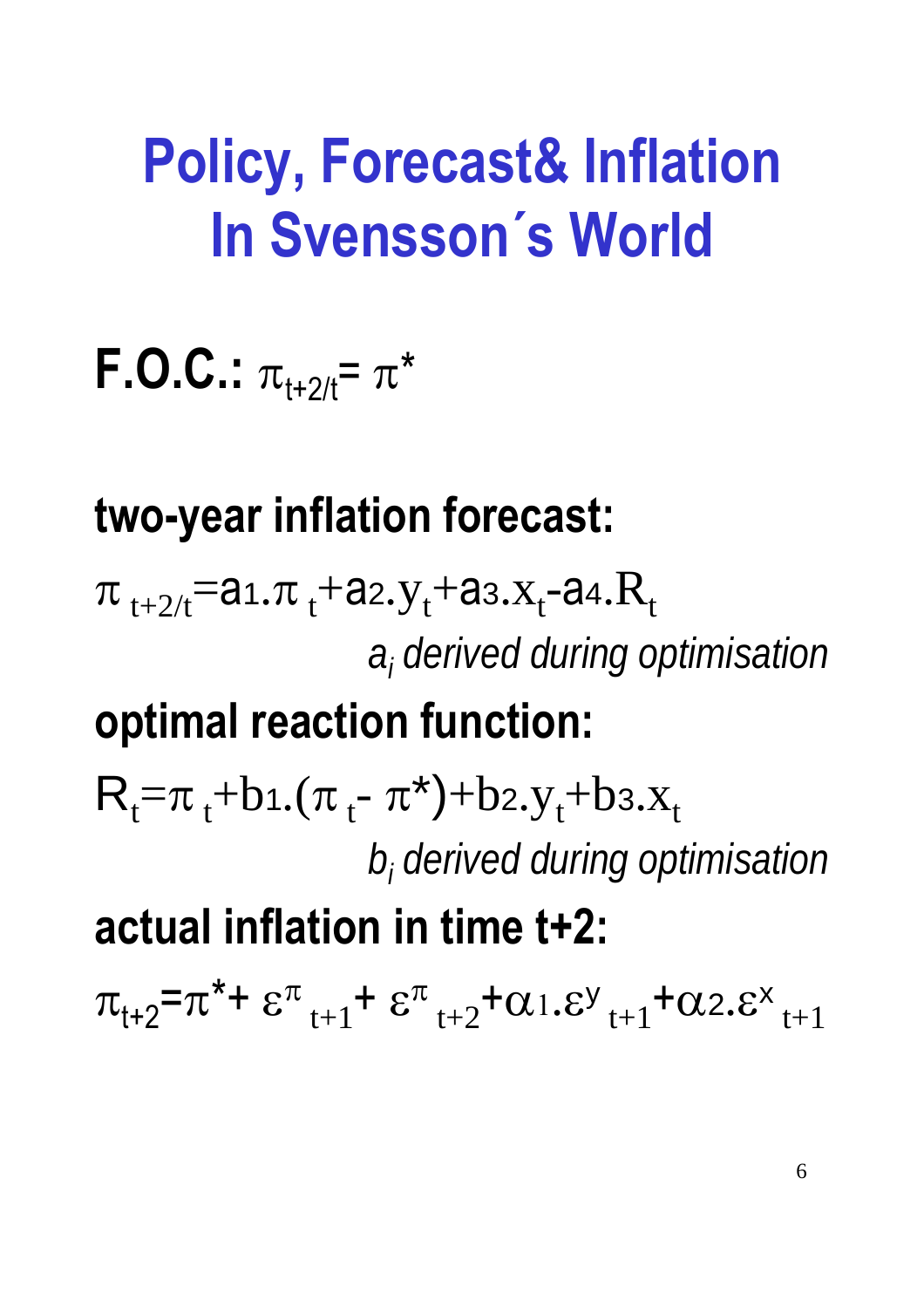## **Inflation Targeting In Svensson´s World**

- **if policy is optimal, inflation is NOT equal to the target in time t+2**
- **there is a forecasting error**

 $\pi_{t+2}$ - $\pi^* = \varepsilon^{\pi}$ <sub>t+1</sub>+  $\varepsilon^{\pi}$ <sub>t+2</sub>+ $\alpha_1$ . $\varepsilon^{\gamma}$ <sub>t+1</sub>+ $\alpha_2$ . $\varepsilon^{\kappa}$ <sub>t+1</sub>

- **observed deviations are due to the shocks (not necessarily due to a policy errors) !**
- **inflation forecast becomes an intermediate goal (***forecast* **inside the loss function), and hence it is** *inflationforecast targeting*

 $L(\pi_{t+2/t})=1/2.(\pi_{t+2/t} - \pi*)^2$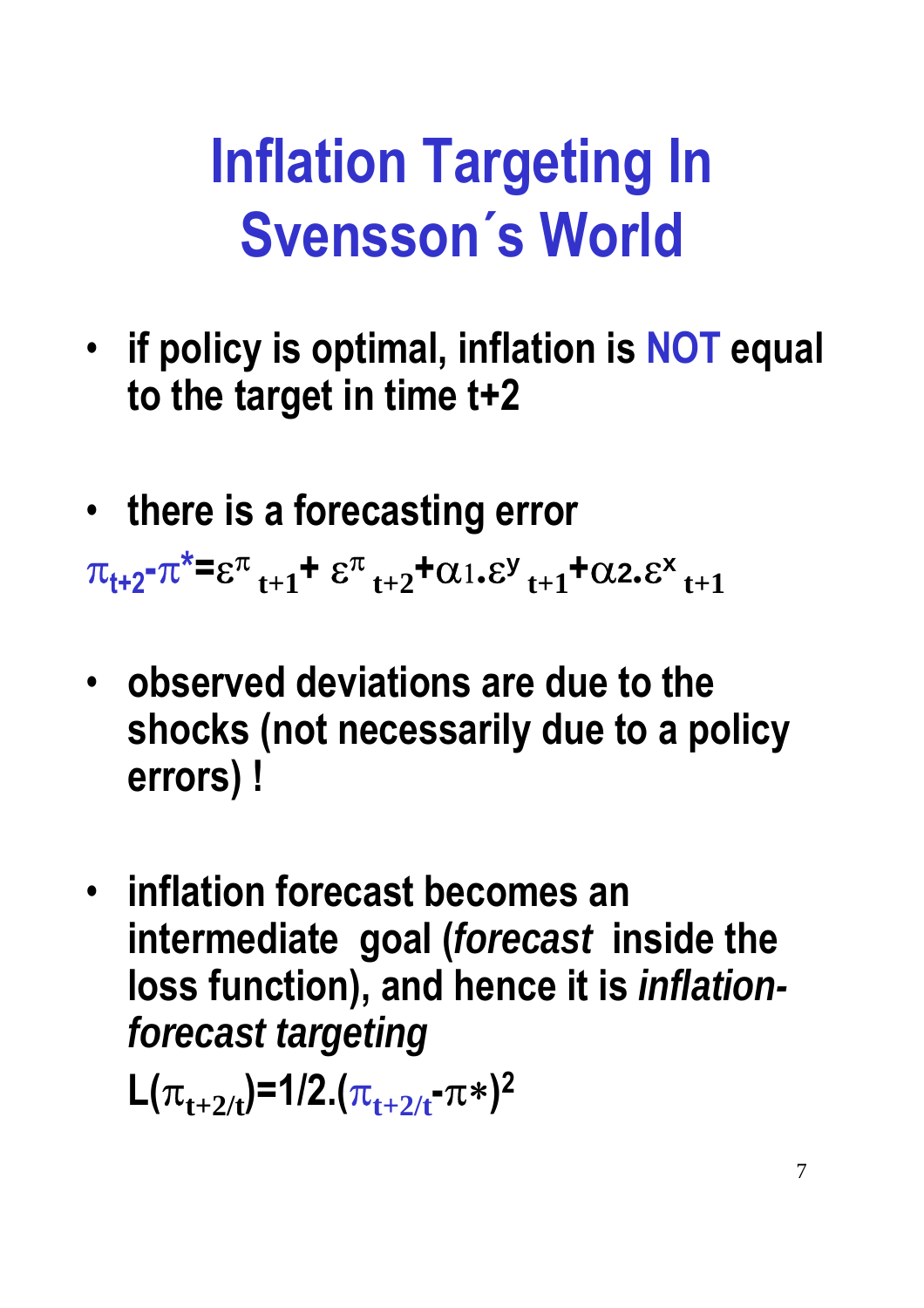### **Batini&Haldane´s World**

#### **model:**

$$
\pi_{t+1} = \pi_t + \alpha_1 \cdot y_t + \alpha_2 \cdot x_t + \varepsilon_{t+1}^{\pi}
$$
\n
$$
y_{t+1} = \beta_1 \cdot y_t - \beta_2 \cdot (R_t - \pi_t) + \beta_3 \cdot x_t + \varepsilon_{t+1}^{\pi}
$$
\n
$$
x_{t+1} = \gamma \cdot x_t + \varepsilon_{t+1}^{\pi}
$$

### **simple policy rule:**  $R_{t+1} = R_t + \alpha \cdot (\pi_{t+j/t+1} - \pi^*)$

#### **policy frontiers obtained from two simulation excersises:**

*changing the parametres* α *and* **j**

• **j: 0…16 (quarters)**

$$
\bullet\ \alpha\text{:}\ 0.1...5
$$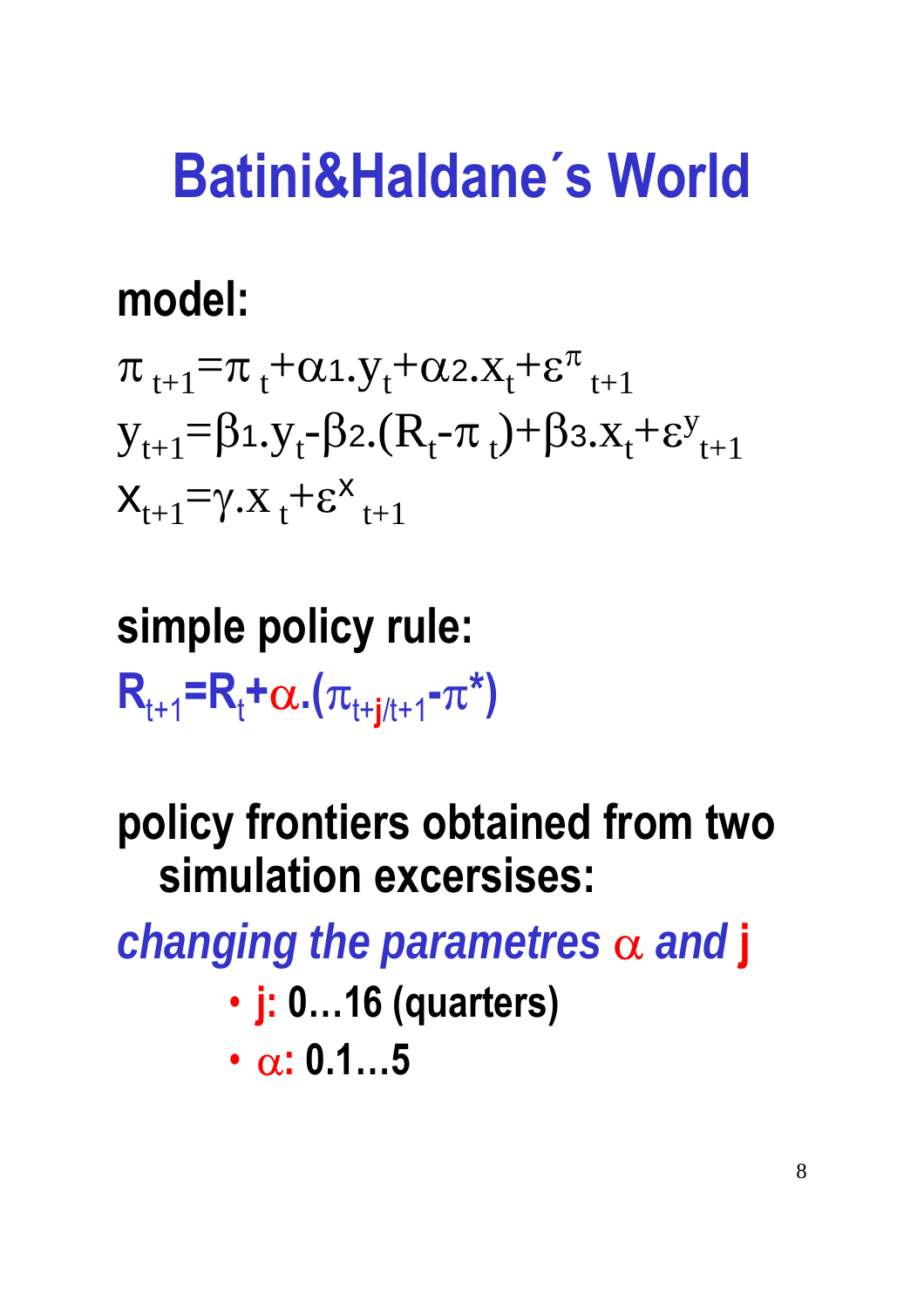## **Policy Frontier j In Batini&Haldane´s World**

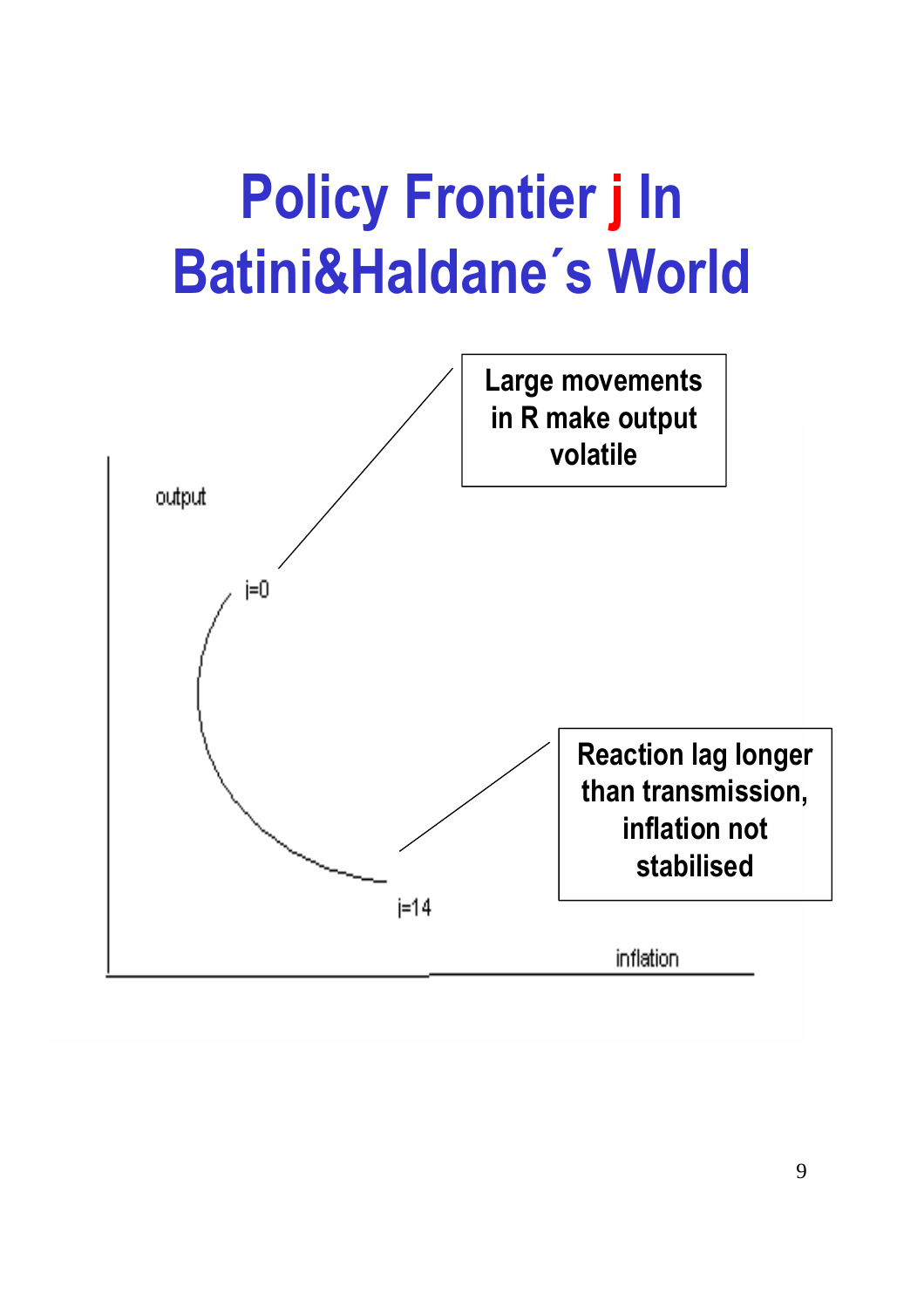## **Policy Frontier** α **In Batini&Haldane´s World**

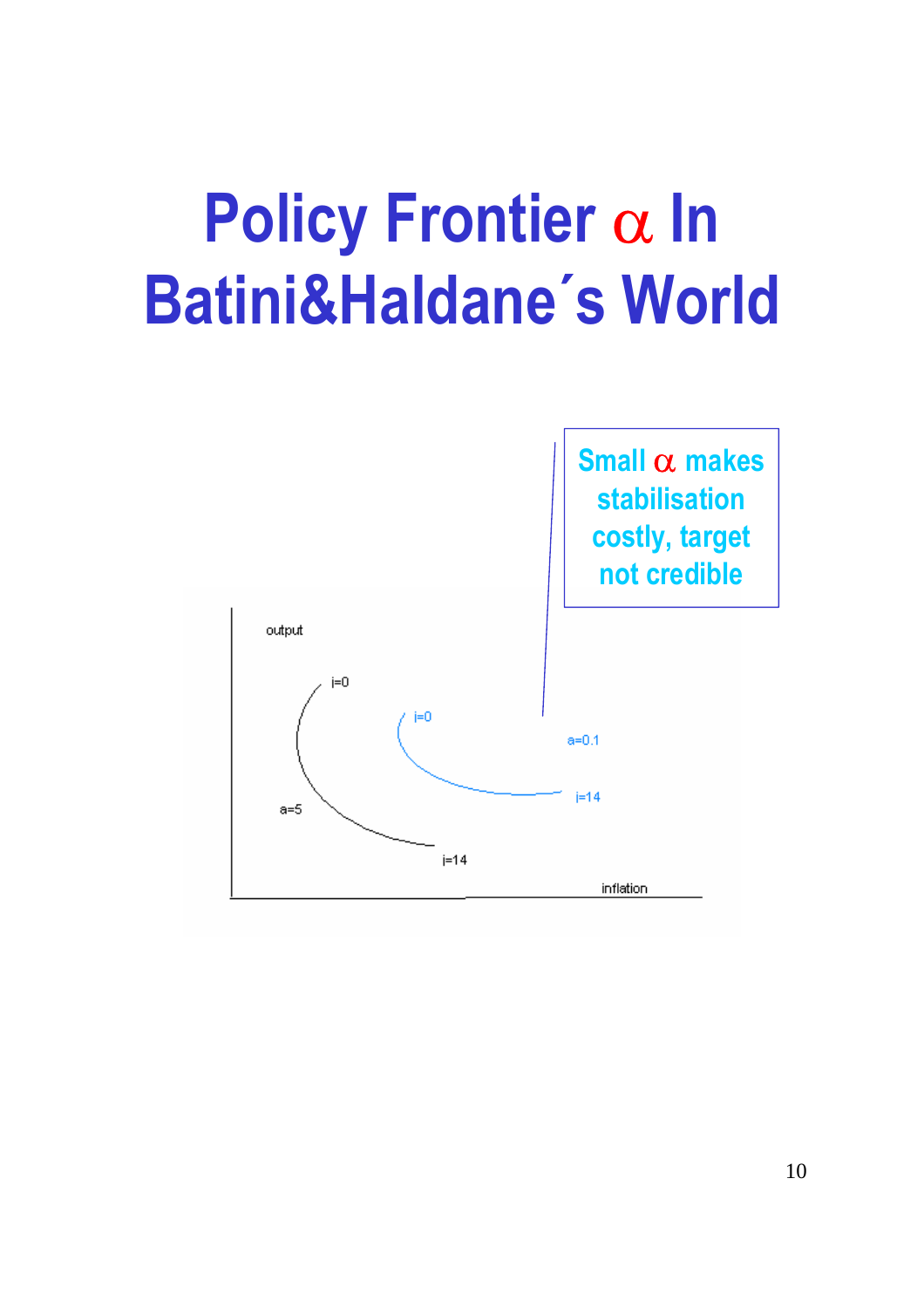## **Inflation Targeting In Batini&Haldane´s World**

- **what is the optimum time horizon? (how much forwardlooking should a central bank be?): 2 years ahead (j =12 quarters) for UK**
- **what is the optimum degree of aggressiveness ? (how much should a central bank change interest rates?): try to hit the target fast (**α **high) for UK**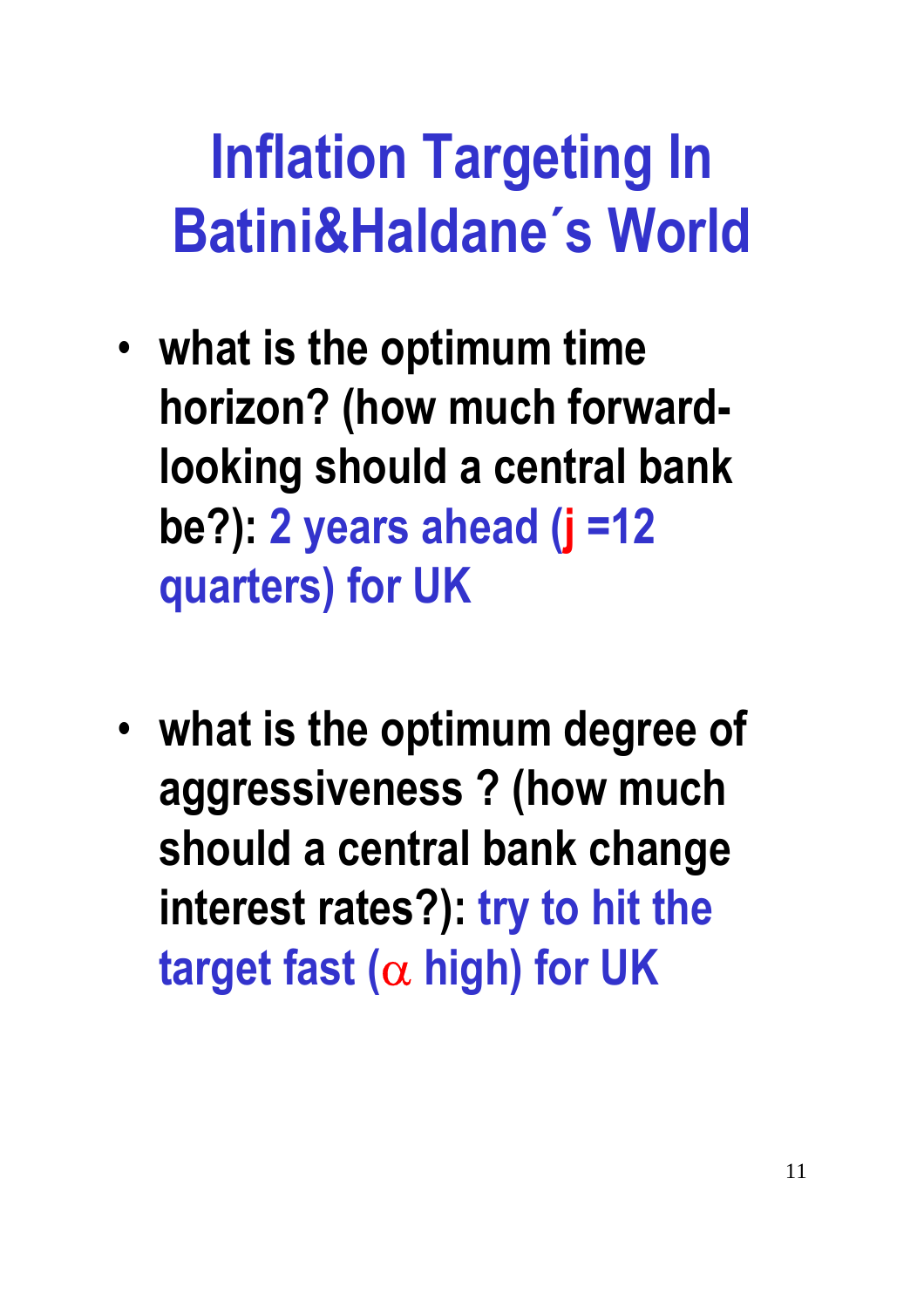## **Variations of the Basic Inflation Targeting Set-Up**

|                                                         | <b>Loss function</b>                                                                                   |
|---------------------------------------------------------|--------------------------------------------------------------------------------------------------------|
| <b>Pure</b><br><b>inflation</b><br>targeting            | L( $\pi_{i}$ )=1/2.( $\pi_{i}$ - $\pi*_{i}$ ) <sup>2</sup>                                             |
| <b>Flexible</b><br><i>inflation</i><br>targeting        | L( $\pi_{1}$ )=1/2.(( $\pi_{1}$ - $\pi*_{1}$ ) <sup>2</sup> + $\lambda$ .y <sub>1</sub> <sup>2</sup> ) |
| <b>Open</b><br>economy<br><b>inflation</b><br>targeting | L( $\pi_{1}$ )=1/2.(( $\pi_{1}$ - $\pi*_{1}$ ) <sup>2</sup> + $\lambda$ .x <sub>1</sub> <sup>2</sup> ) |

*optimal policy rules obtained by minimazing these loss functions subject to model equations*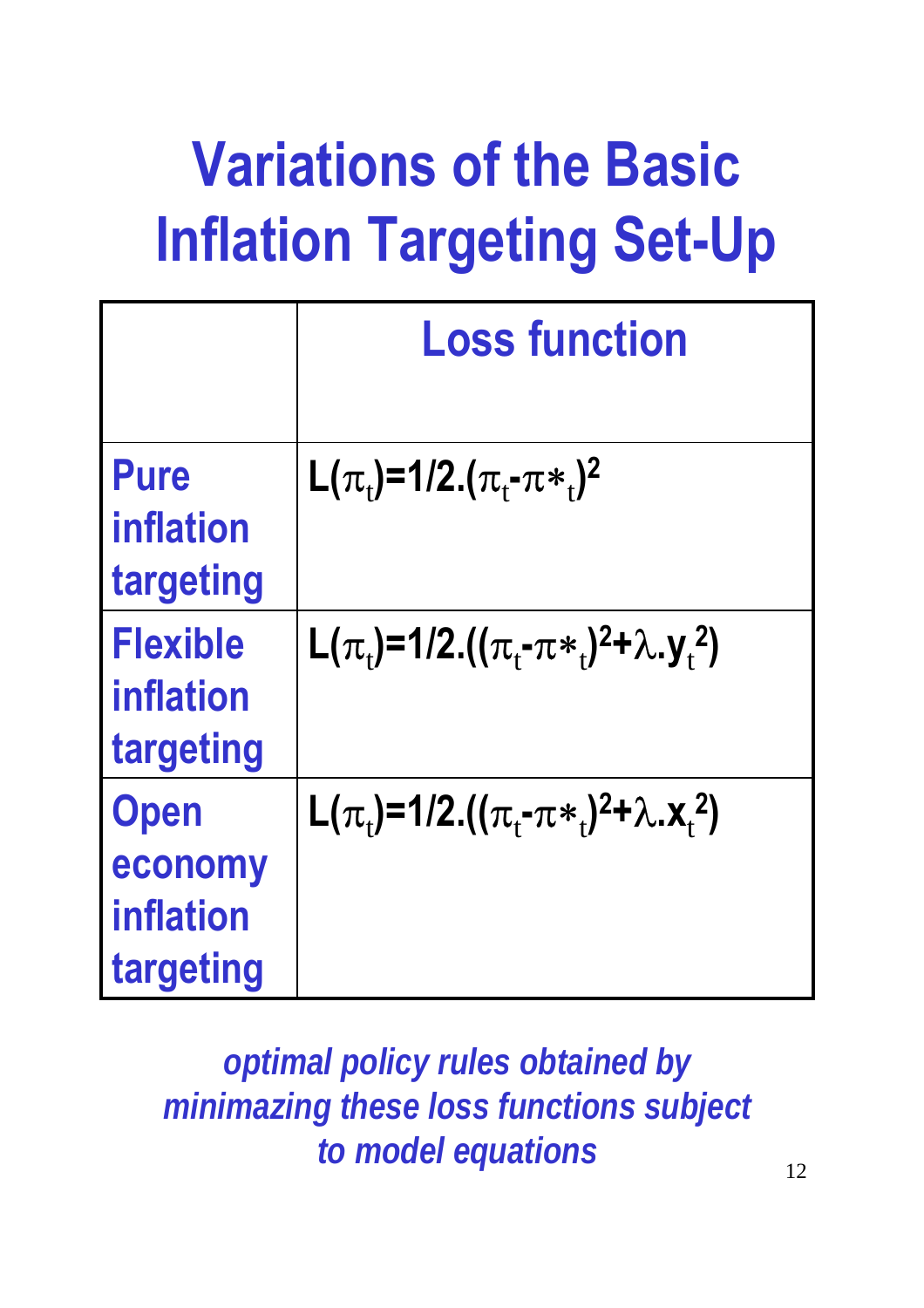## **Other Strategies In Models**

|                               | <b>Simple policy rules</b>                                                                           |
|-------------------------------|------------------------------------------------------------------------------------------------------|
| <b>Money</b><br>targeting     | $R_{t+1} = R_t + \alpha \cdot (\Delta m_{t+1} - \Delta m_{t+1}^*)$                                   |
| <b>EX rate</b><br>targeting   | $R_{t+1}$ =R <sub>t</sub> + $\alpha$ .(x <sub>t+1</sub> -x <sup>*</sup> <sub>t+1</sub> )             |
| <b>Just do it</b>             | $R_{t+1}$ =R <sub>t</sub> +a.y <sub>t+1</sub> +b. $\pi_{t+1}$<br><b>Taylor rule</b>                  |
| <b>Inflation</b><br>targeting | $R_{t+1}$ =R <sub>t</sub> + $\alpha$ .( $\pi_{t+i/t+1}$ - $\pi^*_{t+i}$ )<br>In Svensson's world j=2 |

13 <sup>α</sup> *represents aggressiveness of monetary policy*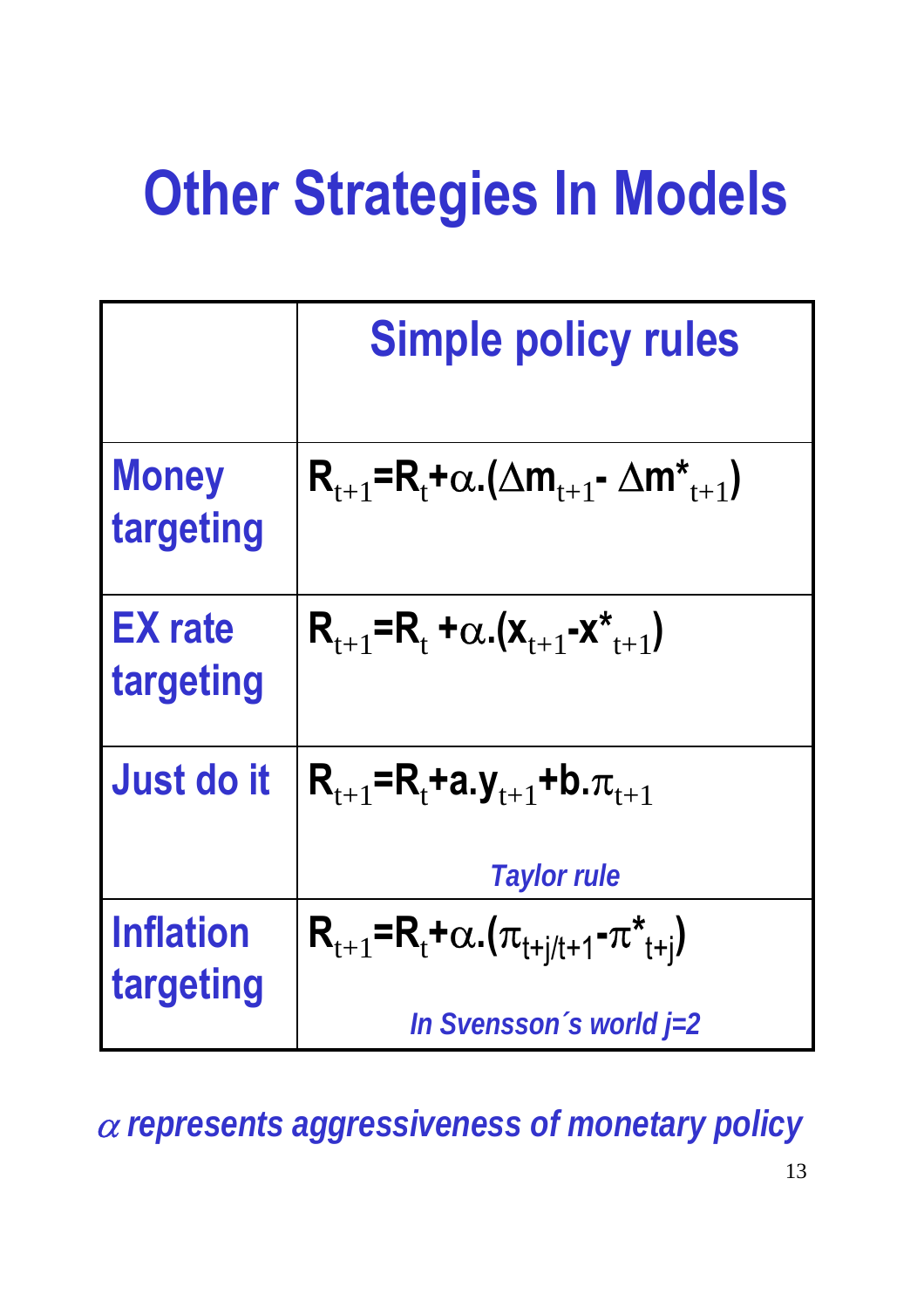## **Crossing the Bridge to the Other Side**

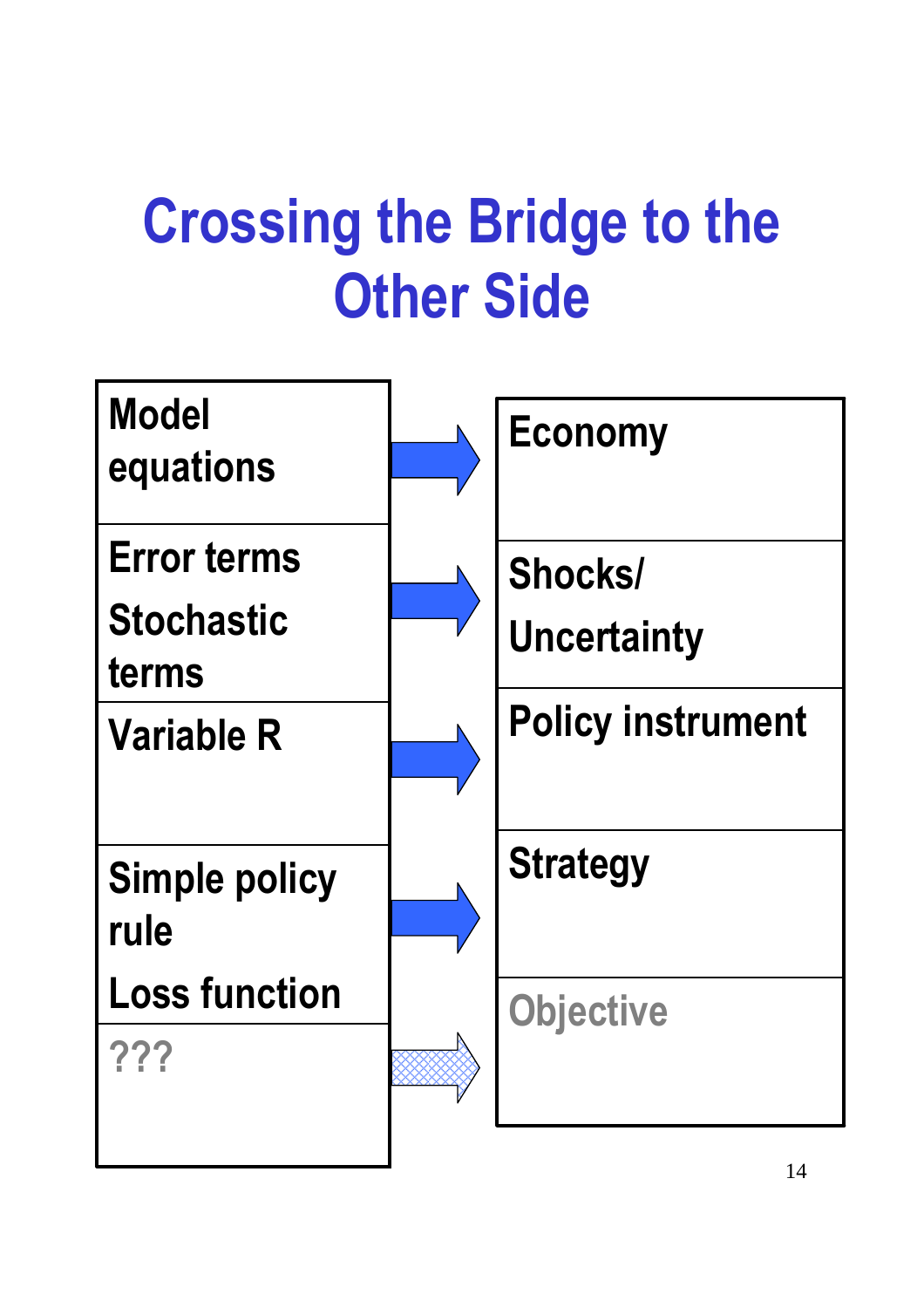## **The "Mainstream" Monetary Policy Strategy**

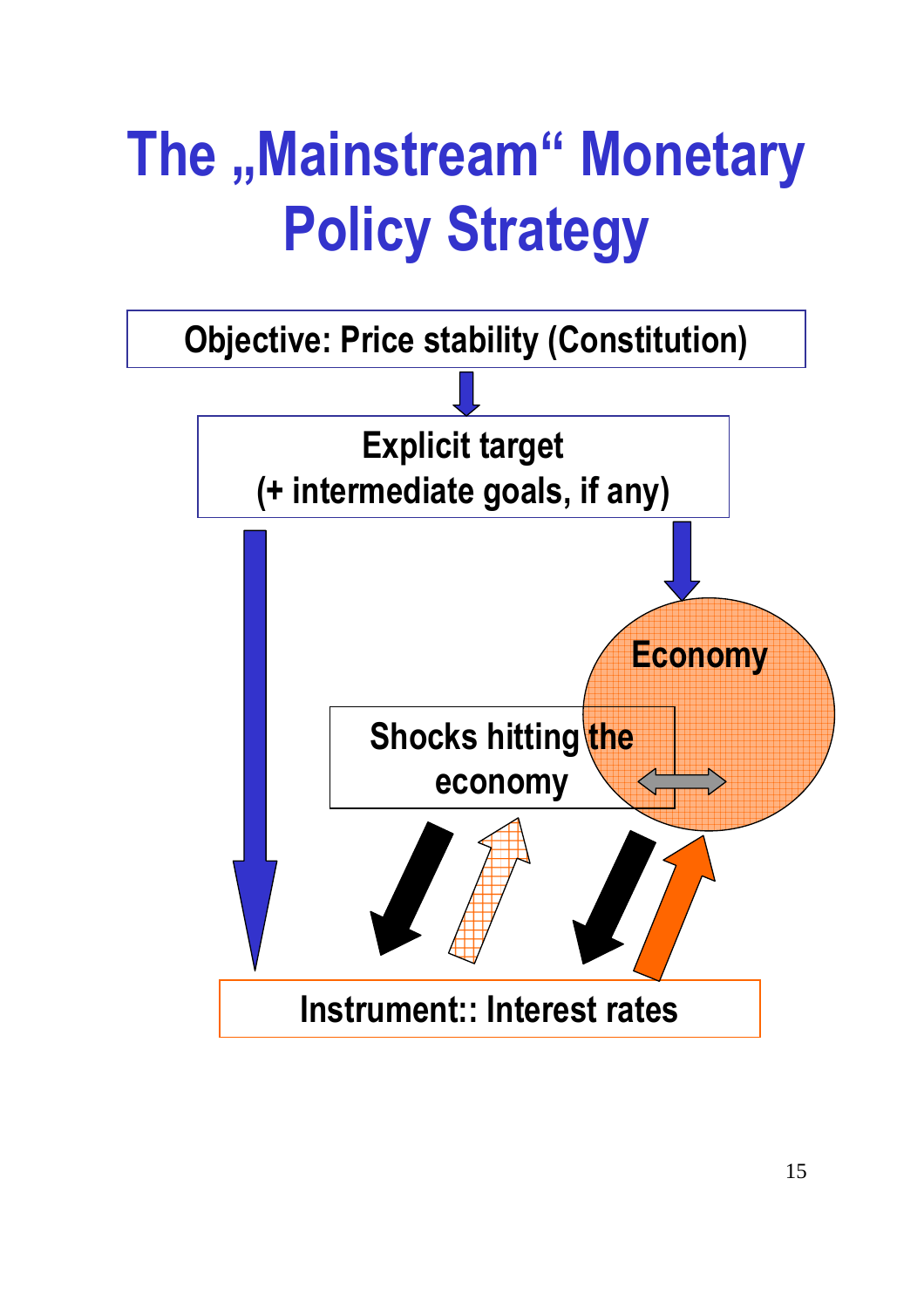### **Monetary Policy Strategy: Four Options**

| <b>Strategy</b>             | <b>Example</b>                                                 |
|-----------------------------|----------------------------------------------------------------|
| <b>Money</b><br>targeting   | <b>Bundesbank, Czech</b><br><b>Republic in early</b><br>1990's |
| <b>EX</b> rate<br>targeting | Denmark, Czech<br><b>Republic in early</b><br>1990's           |
| <b>Just do it</b>           | <b>FED</b>                                                     |
| Inflation<br>targeting      | <b>BoE, Czech Republic</b><br>in late 1990's                   |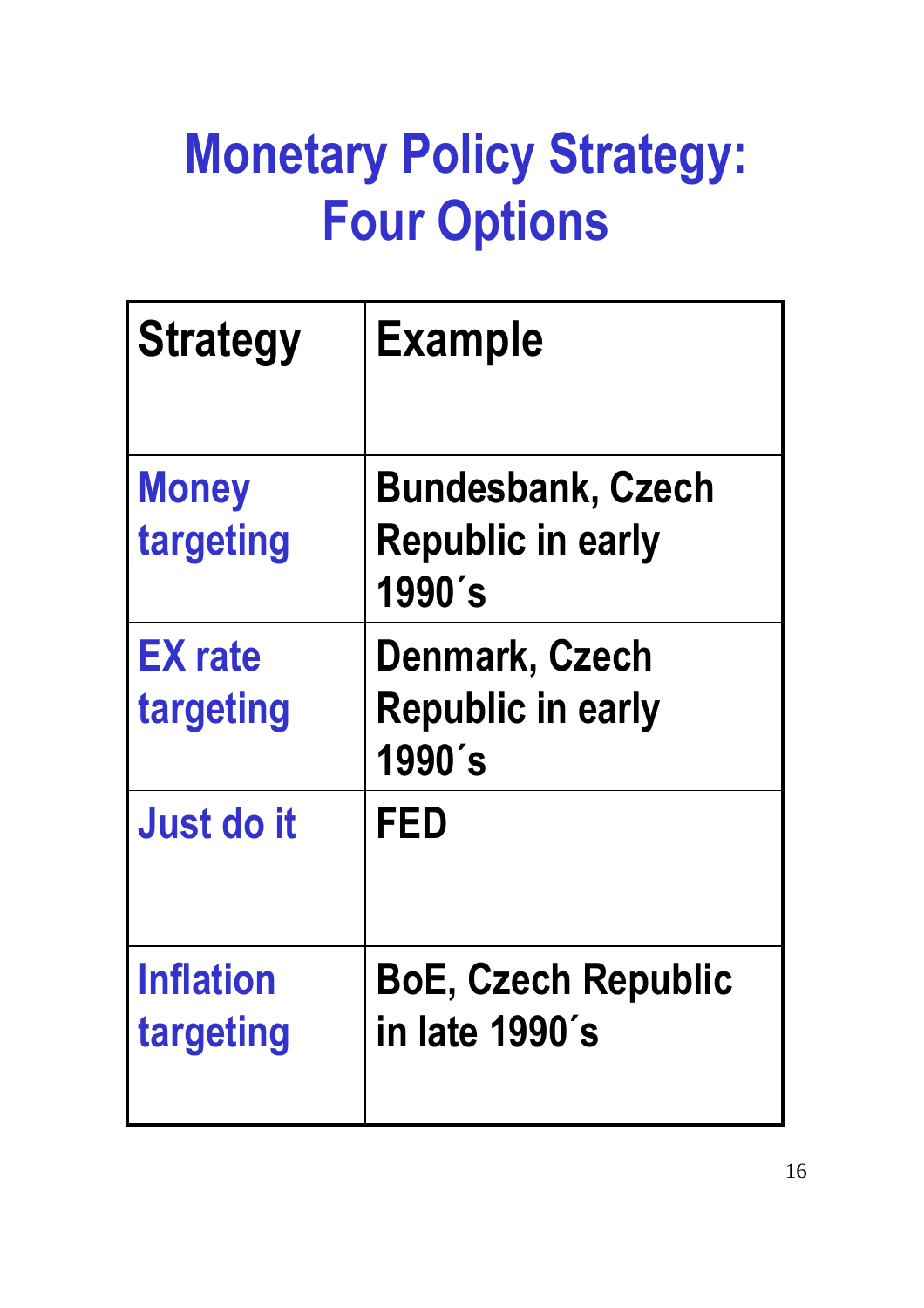#### **Strategies: Developed Countries CCBS Survey, 1999**



**Distribution of monetary frameworks in industrialised economies**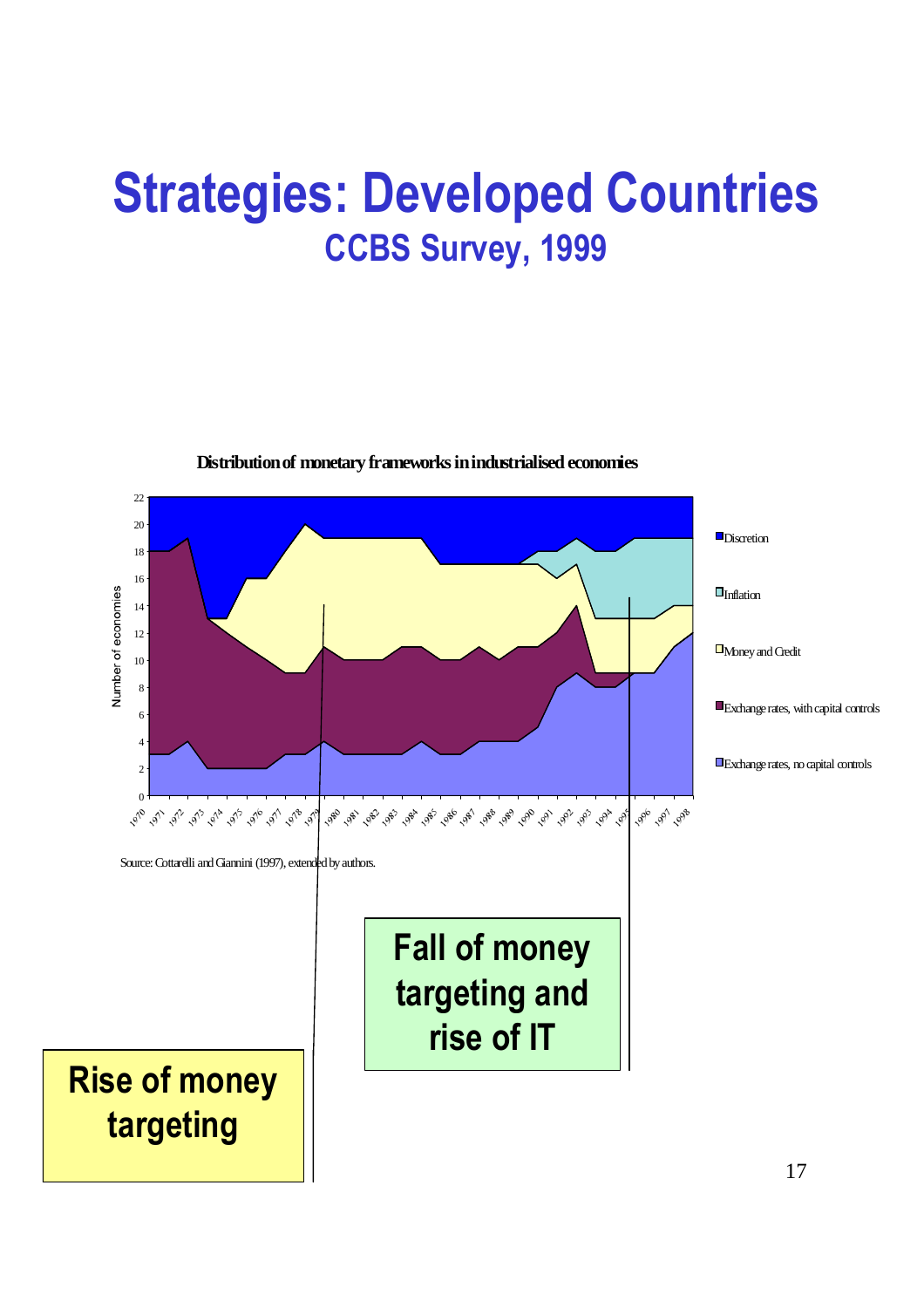#### **Strategies: Developing Countries CCBS Survey, 1999**



**Distribution of Monetary Frameworks in Developing Economies**

1970 1971 1972 1973 1974 1975 1976 1977 1978 1979 1980 1981 1982 1983 1984 1985 1986 1987 1988 1989 1990 1991 1992 1993 1994

Source: Cottarelli and Giannini (1997), extended by authors.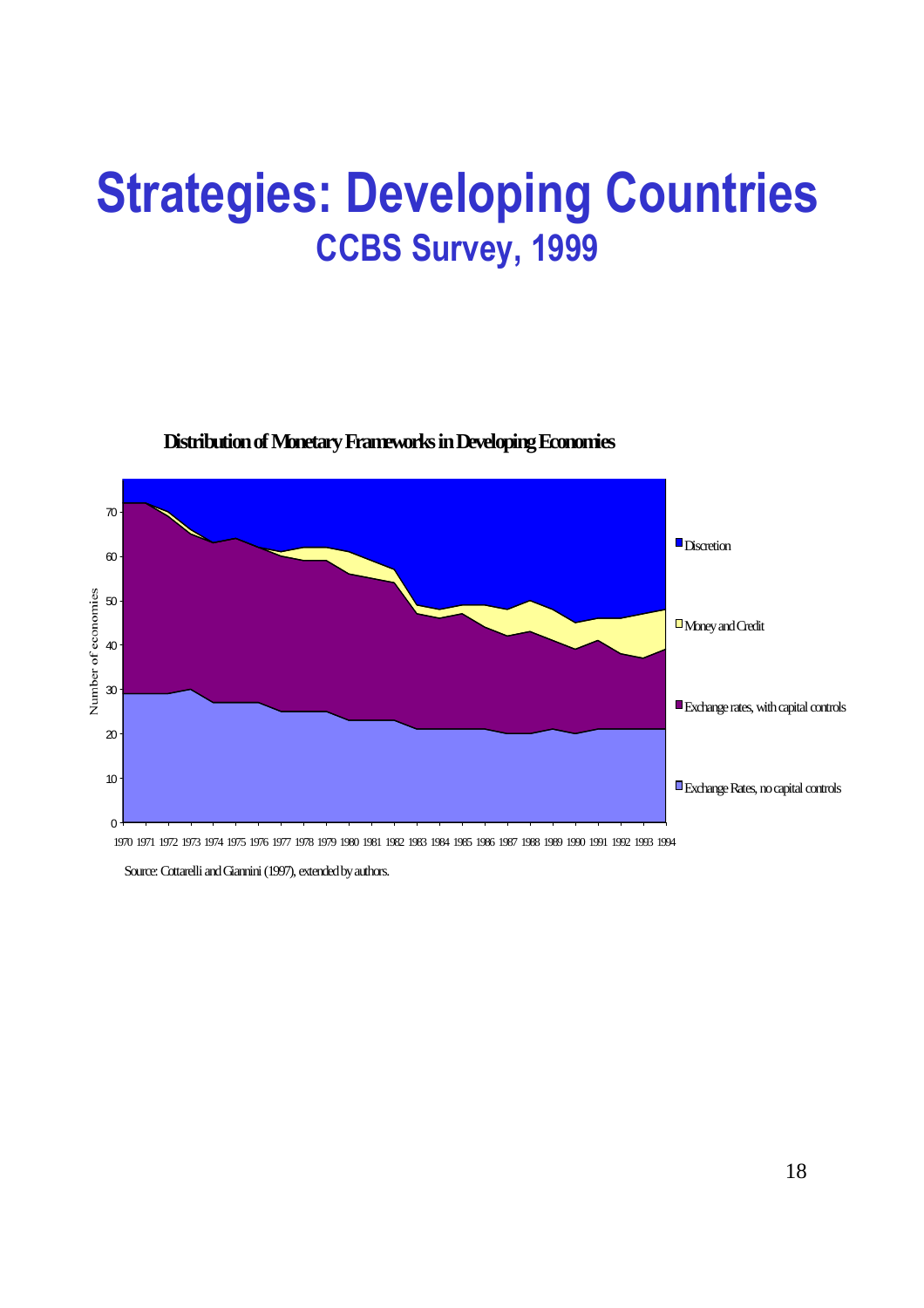|                               | <b>Objective</b>               |
|-------------------------------|--------------------------------|
| <b>Money</b>                  | <b>Price stability (and</b>    |
| targeting                     | employment)                    |
| <b>EX</b> rate                | <b>Stability of a currency</b> |
| targeting                     | (internal and external)        |
| <b>Just do</b>                | <b>Price stability (and</b>    |
| it                            | employment)                    |
| <b>Inflation</b><br>targeting | <b>Price stability</b>         |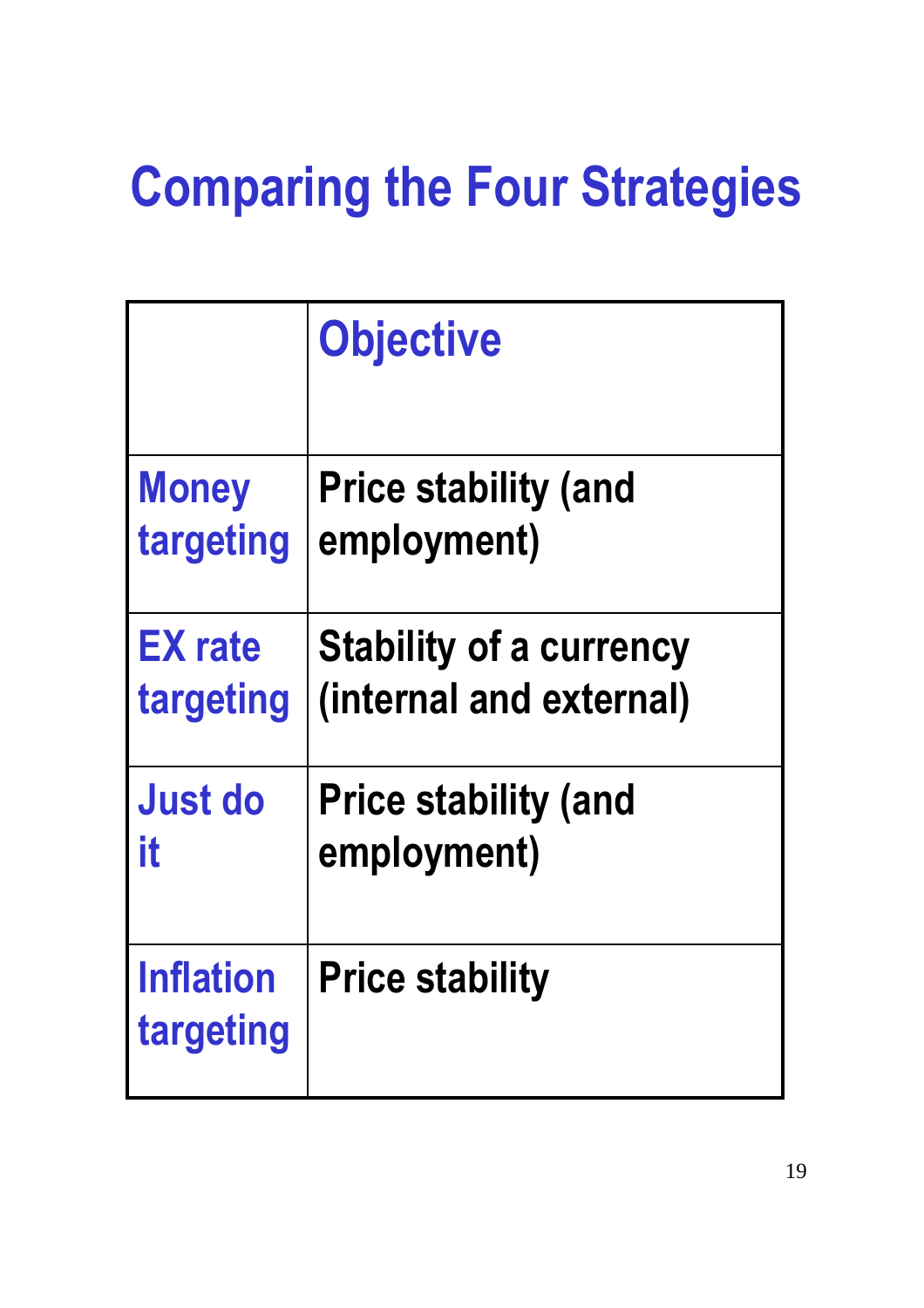|                               | <b>Explicit Target</b>                                         |
|-------------------------------|----------------------------------------------------------------|
| <b>Money</b><br>targeting     | In some cases (rate of<br>growth for broad money<br>aggregate) |
| <b>EX rate</b><br>targeting   | In some cases (fixed rate<br>with zero band)                   |
| <b>Just do</b><br>it          | non                                                            |
| <b>Inflation</b><br>targeting | Inflation target                                               |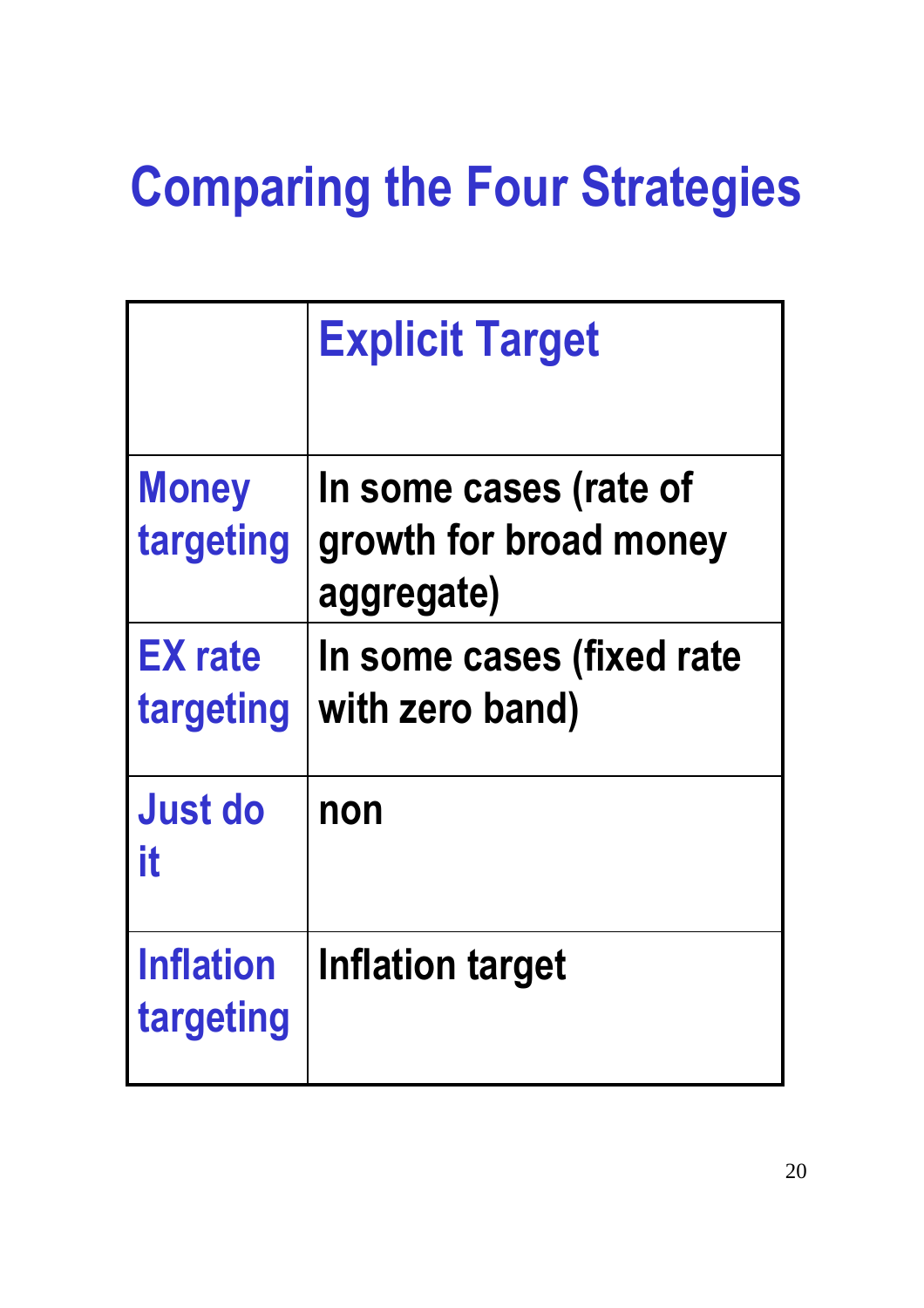|                               | <b>Intermediate</b><br>goal(s)                                 |                              |
|-------------------------------|----------------------------------------------------------------|------------------------------|
| <b>Money</b><br>targeting     | <b>Narrow money</b><br>(growth rate)                           |                              |
| <b>EX</b> rate<br>targeting   | <b>Exchange rate (level</b><br>or growth rate)                 |                              |
| Just do it                    | <b>Set of indicators</b><br>(current and<br>forecasted values) | forward-                     |
| <b>Inflation</b><br>targeting | <b>Inflation forecast</b>                                      | looking<br><b>strategies</b> |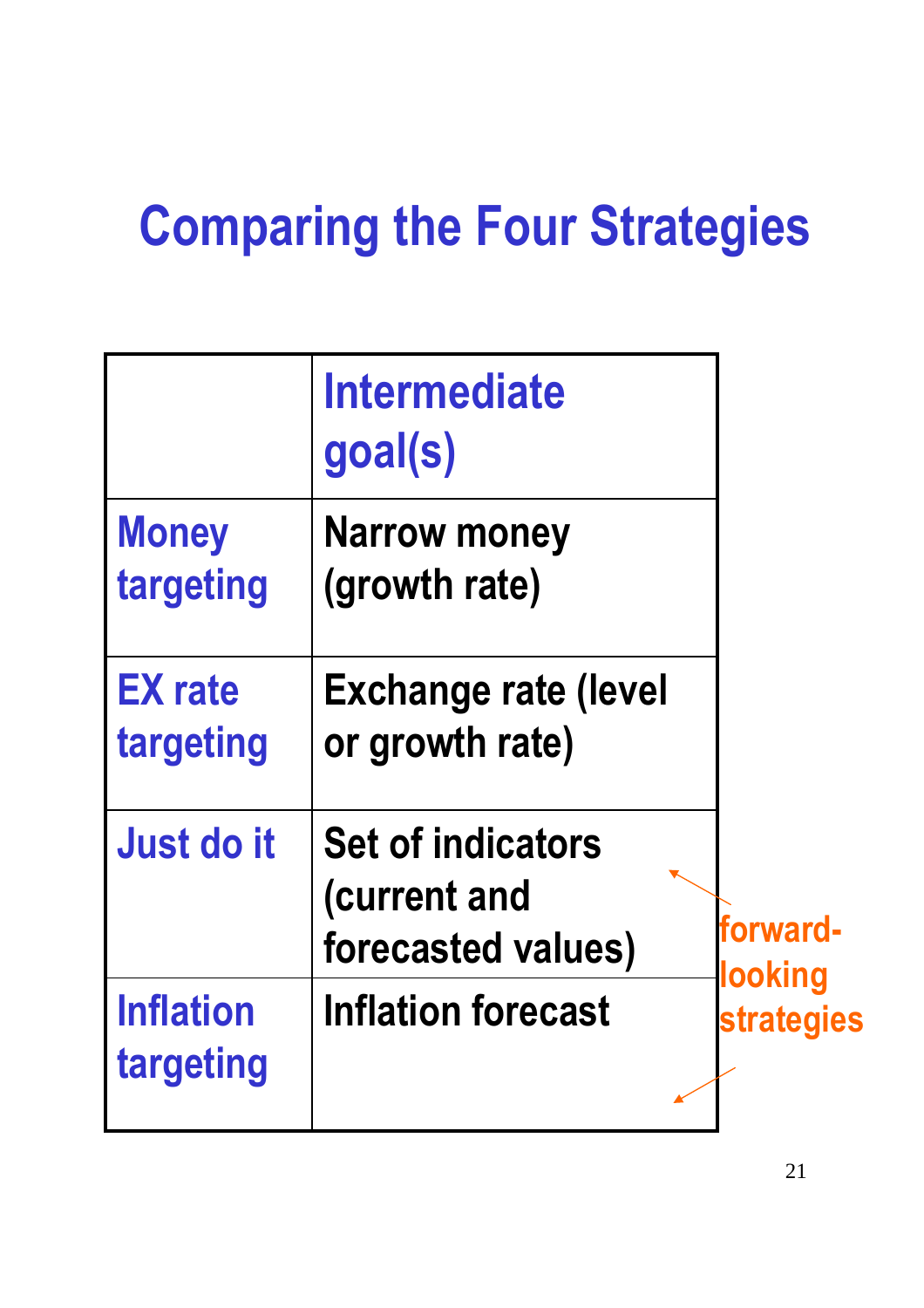|                               | Instrument(s)           |
|-------------------------------|-------------------------|
| <b>Money</b><br>targeting     | <b>OMO</b>              |
| <b>EX</b> rate<br>targeting   | <b>FX</b> interventions |
| <b>Just do</b><br>it          | <b>Interest rates</b>   |
| <b>Inflation</b><br>targeting | <b>Interest rates</b>   |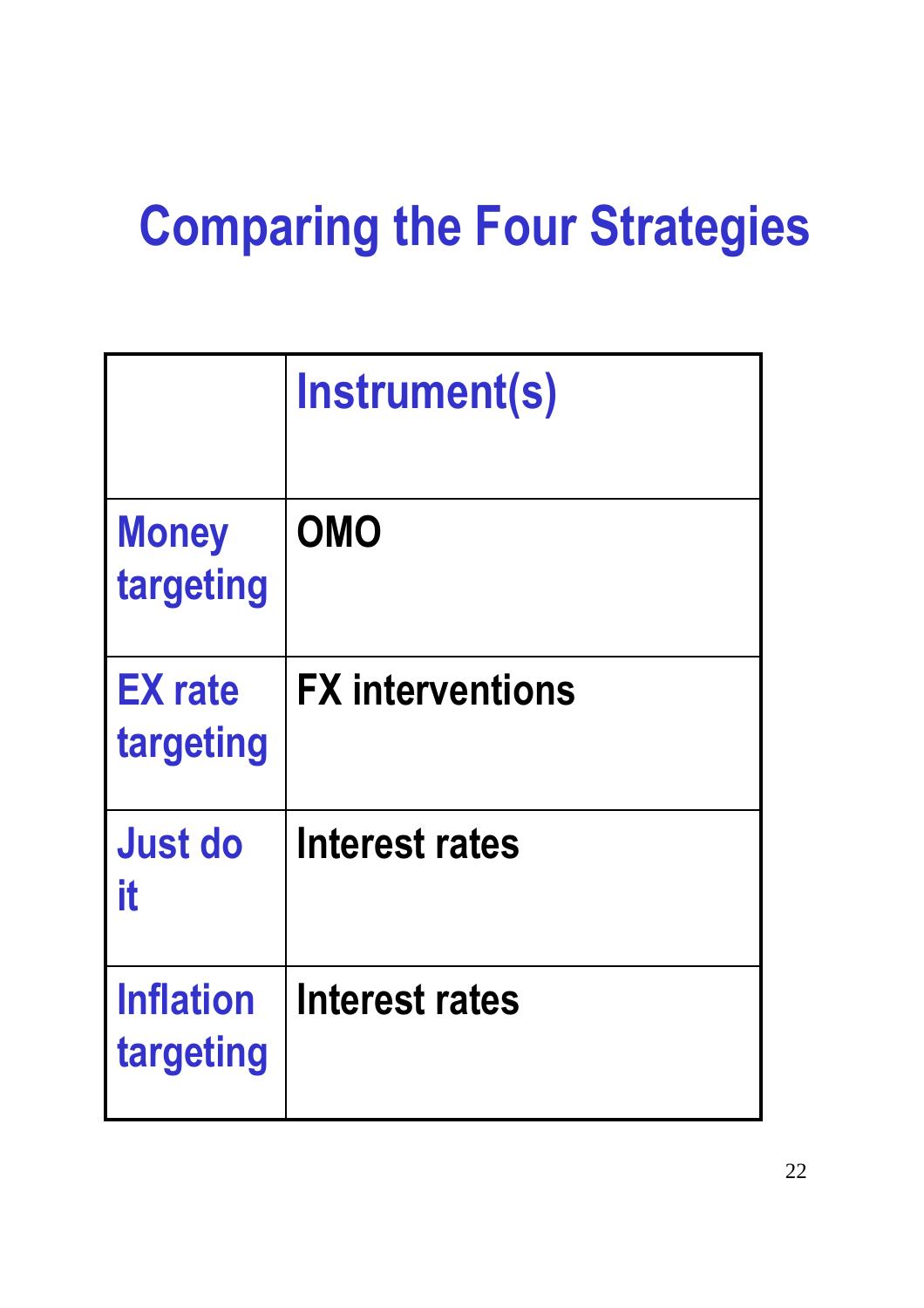### **Conducting the Four Strategies**

| Assets             | Liabilities          |
|--------------------|----------------------|
| <b>Bonds</b>       | <b>Currency</b>      |
| <b>FX reserves</b> | <b>Bank reserves</b> |

|                               | <b>Important Steps</b>                                                                                      |
|-------------------------------|-------------------------------------------------------------------------------------------------------------|
| <b>Money</b><br>targeting     | Set target $\rightarrow$ buy and sell<br>bonds (issue currency, set<br>reserve requirements)<br>accordingly |
| <b>EX</b> rate<br>targeting   | Set exchange rate $\rightarrow$ buy and<br>sell FX reserves according to<br>market                          |
| <b>Just do it</b>             | Set repo rate $\rightarrow$ buy and sell<br>bonds according to market                                       |
| <b>Inflation</b><br>targeting | Set repo rate $\rightarrow$ buy and sell,<br>bonds according to market                                      |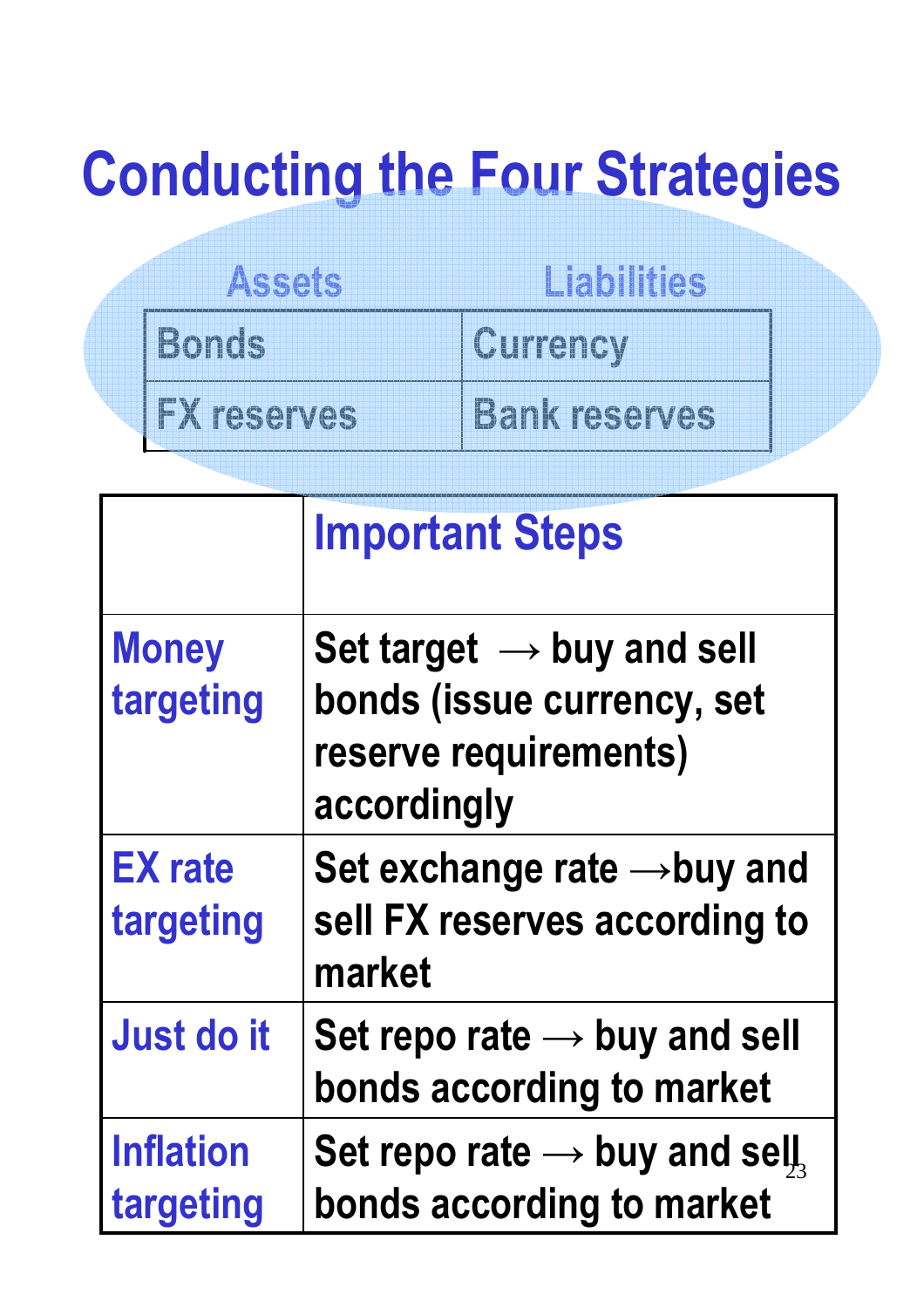## **Implications for Balance Sheet**

| Assets             | Liabilities          |
|--------------------|----------------------|
| <b>Bonds</b>       | Currency             |
| <b>FX reserves</b> | <b>Bank reserves</b> |

|                               | <b>Implications</b>           |
|-------------------------------|-------------------------------|
| <b>Money</b><br>targeting     | <b>Balance sheet targeted</b> |
| <b>EX</b> rate<br>targeting   | <b>Balance sheet volatile</b> |
| Just do it                    | <b>Balance sheet volatile</b> |
| <b>Inflation</b><br>targeting | <b>Balance sheet volatile</b> |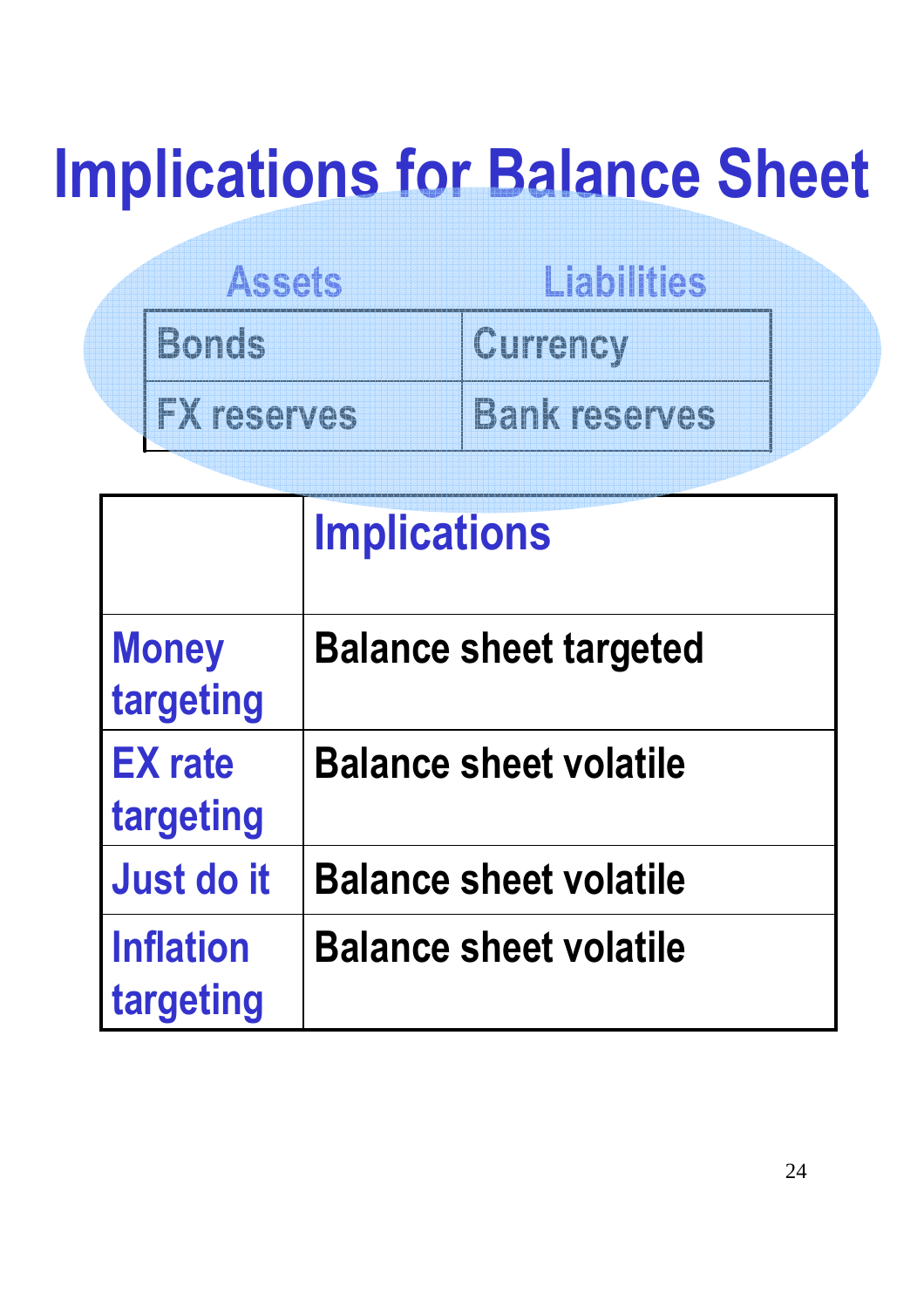### **Evaluating the Four Strategies**

|                  | $+/-$                               |
|------------------|-------------------------------------|
| <b>Money</b>     | + Strong link OMO-money             |
| targeting        | - Weak link prices-money            |
| <b>EX</b> rate   | + No know-how required              |
| targeting        | - No flexibility                    |
| Just do it       | + Flexibility<br>- Low transparency |
| <b>Inflation</b> | + Transparency                      |
| targeting        | - Know-how intensive                |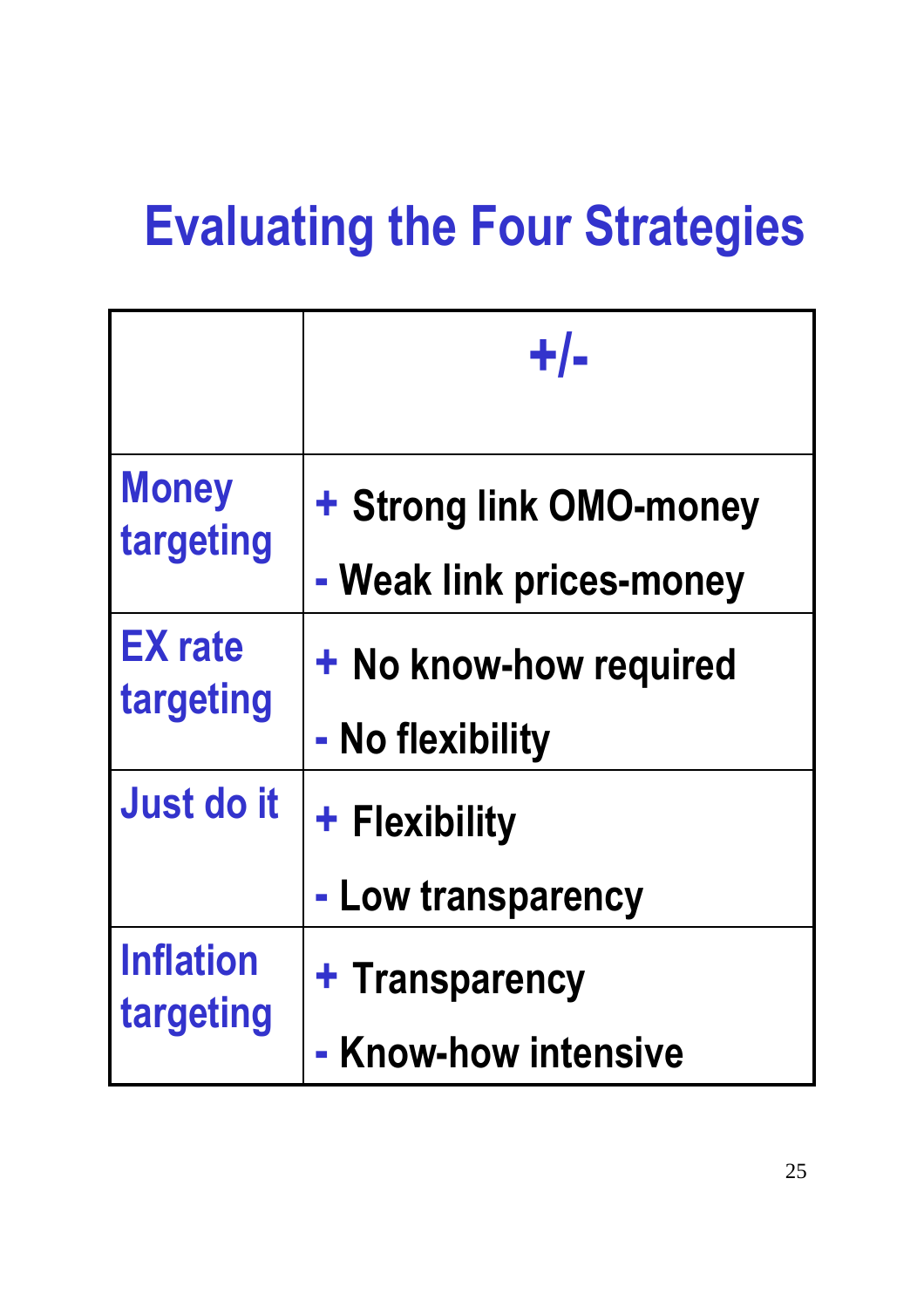## **Living On the Other Side: Central Banker´s Problem**



Note: Data taken from 91 developing and industrialised economies that have data in each year from 1970 to 1998

#### **Price Stability: Not So Good Track Record CCBS Survey, 1999**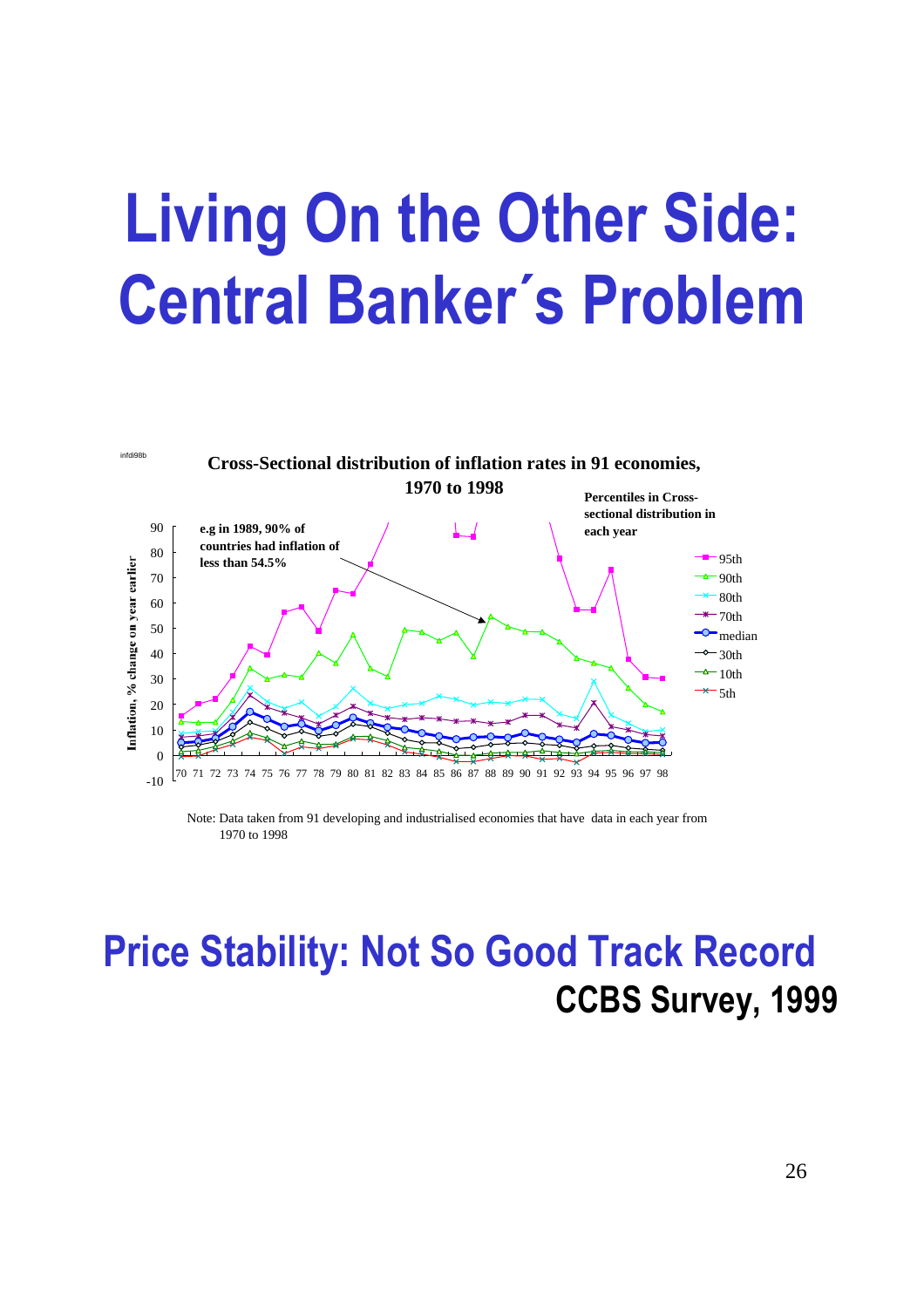## **Designing Inflation Targeting**

#### • **Preconditions**

- **well-developed financial markets**
- **good forecasting know-how**

#### • **Target specification**

- **time horizon**
- **interval versus point**
- **which price index (asset prices?)**

#### • **Institutional framework**

- **Independence**
- **Accountability**
- **Transparency**

#### • **Decision-Making Framework**

- **Which Forecasting models**
- **Who Owns The Forecast**
- **Who Decides About Interest Rates**

#### • **Caveats**

- **ex ante caveats**
- **ex post explanations**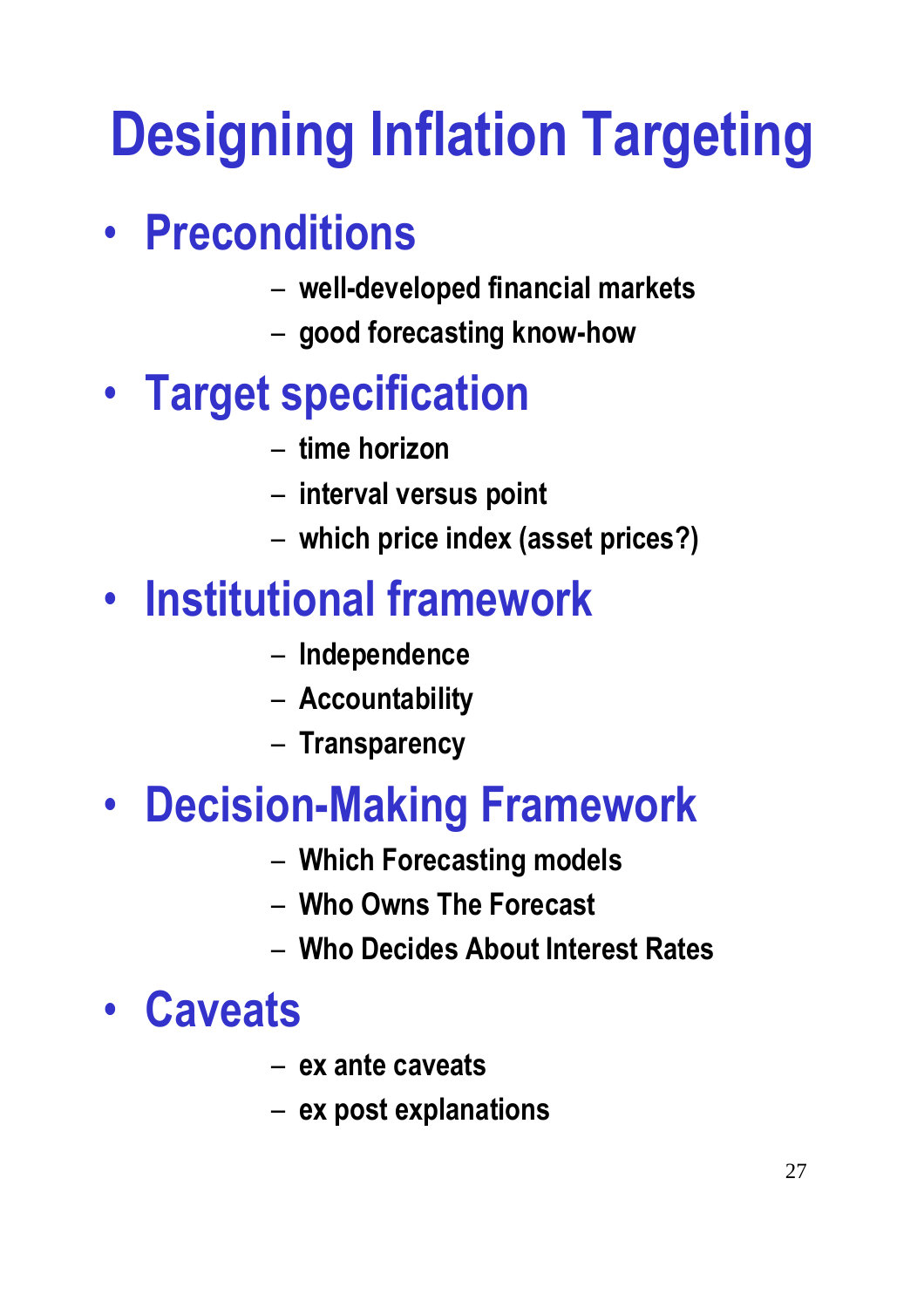### **IT: The Czech Experience**

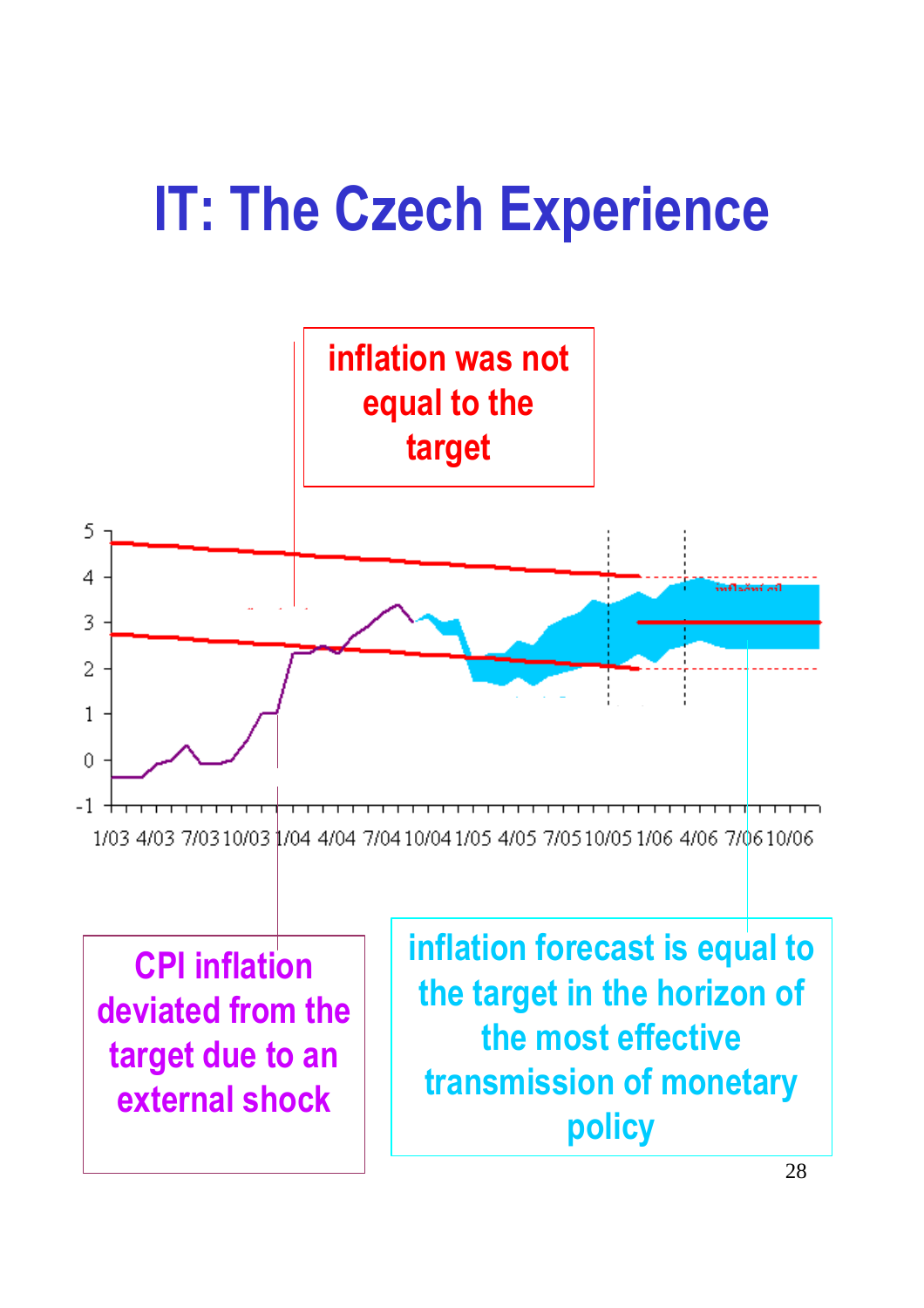## **Major Differences Between The Two Sides**

**Models**

**Simple, results model-dependent**

**Stochastic terms Normally distributed**

**Variable R One or few R for the whole model**

**Simple policy rule Loss function Point target One central banker Model is his own Knows horizon No caveats**

**Economy Complex, modeluniversal** 

**Uncertainty Difficult to represent (not** *N***)**

**Policy instrument Transmission matters:different Rs**

 $29$ **Strategy Interval target More bankers vote Model is not theirs Do not know horizon precisely Use of caveats**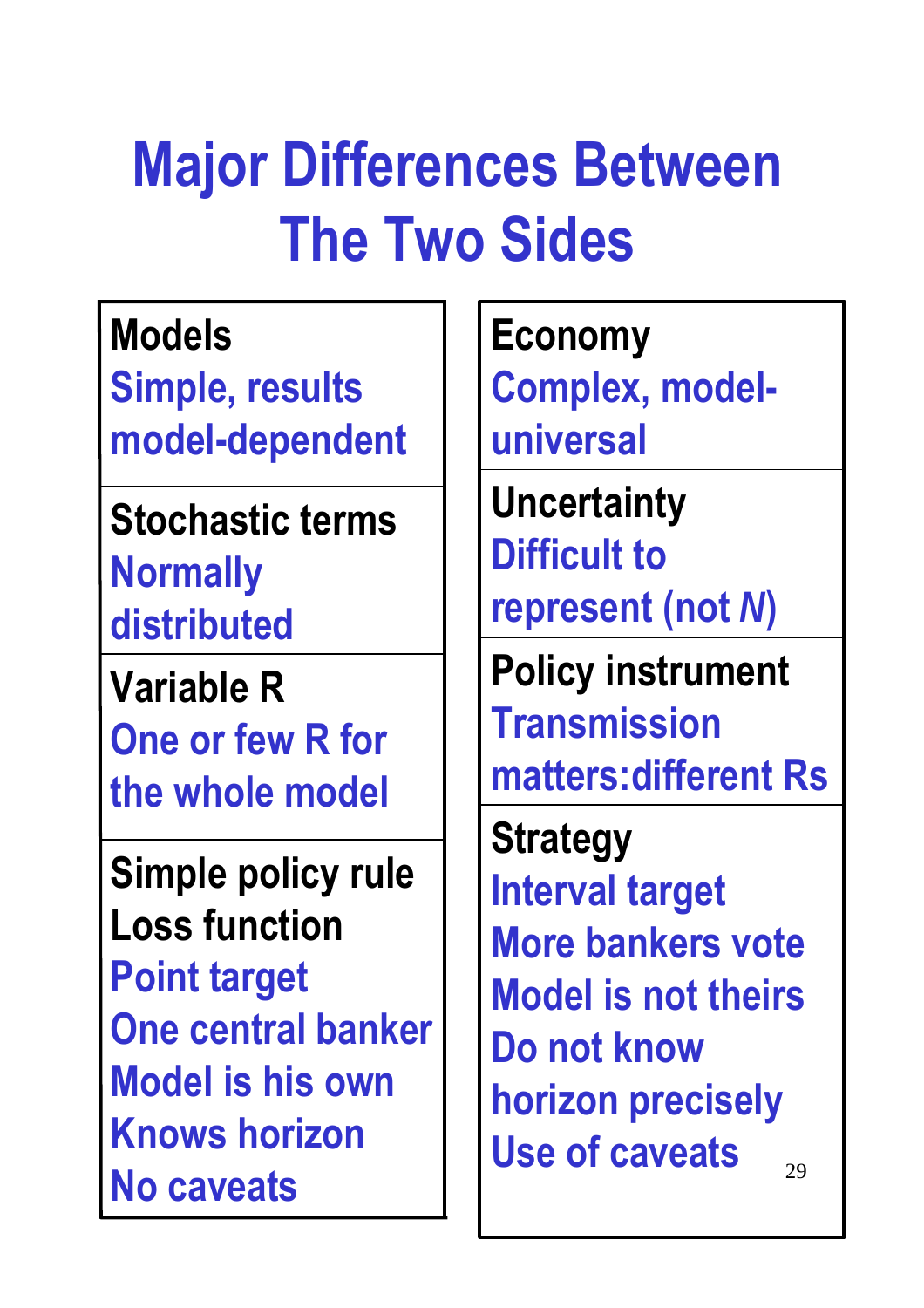## **What Have They Learnt from Each Other Recently?**



**how to work with more models than one (robust control) how to work with other distributions (Bayesian fancharts)**

**normally distributed shocks are not good representation of uncertainty (reviving Knight)**